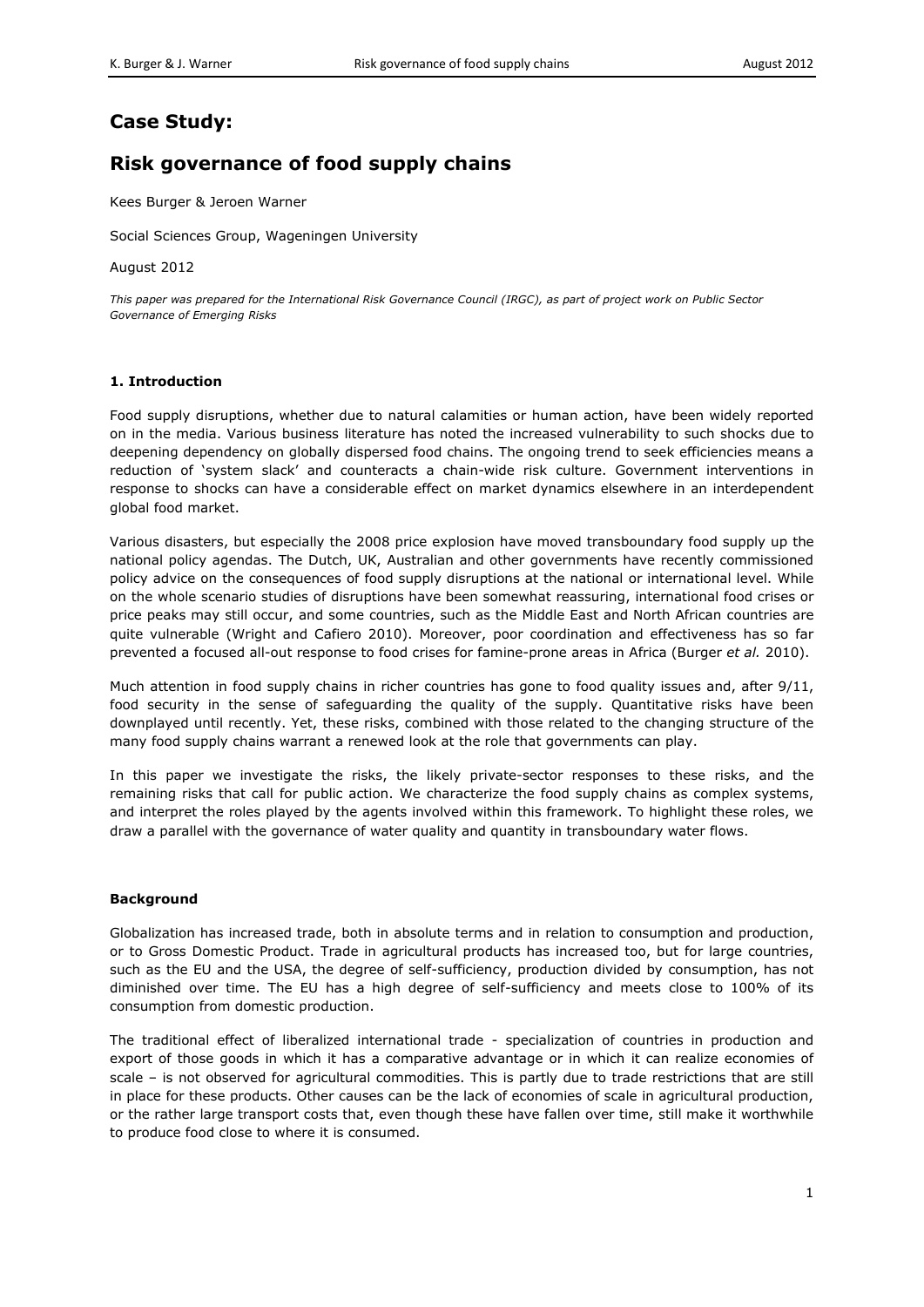These aggregate figures however obscure a tendency towards globalization of particular food items. The overall trend towards sales of processed food products implies that manufacturing of food products has increased relative to agricultural production. In this process ingredients are used that are sourced worldwide and, even though these ingredients do not add up to much in volume terms, they link domestic food consumption to production in many parts of the world. Similarly, trade in feed has increased relative to production of meat, and also relative to production of feed.

These developments have implications for the exposure to risks in food supply. At the country level, an increased regional specialization in agricultural production as a result of liberalized world trade would have exposed consumers to new risks, in that their food supply would depend on other countries' policies, currencies and trade-links with their own country. A harvest failure in any of the specialized producing countries would have more severe repercussions for the consumers than they were in the past. This fear is generally unwarranted, as data and simulations of global models for world trade under liberalized scenarios and even under various climate-change scenarios, do not show large regions such as the EU to become more exposed to specific producing countries for their overall food provision (Bindraban *et al.,* 2009).

The trend toward more processed food, and the use of worldwide sourced ingredients for it, however, makes certain food products more dependent on other countries than hitherto was the case. The same holds for feed: whereas the EU is more than self-sufficient in grains and meat, it imports almost all of the proteins that are fed to the animals that provide the meat.

Production of meat in the EU has become more exposed to changes in conditions elsewhere and this implies an exposure to risks that is different from the past. Within the EU, there are still large differences in this exposure: whereas meat producers in the Netherlands, Germany and Denmark import large amounts of feed, meat producers elsewhere in the EU rely more on domestically produced feed, or even self-produced feed. Hence the exposure to risks differs.

While the policy induced liberalisation of world trade has not led to major shifts in the production of food, feed and livestock products, it has enabled the food industry to source globally and thereby better serve the consumer's desire for novel and ready products.

The new risks this brings about, and how to deal with these, are the topics of this paper. Risks are seen as the probability of detrimental outcomes for the firms. The more probable and the more detrimental these outcomes, the higher the risk.

Our approach is to investigate the risks encountered in supply chains, and the private sector's responses to these risks, before elaborating on the need for government actions. If we better understand the workings of distribution strategies, better government intervention is possible (Lederman *et al.* 2009). Discussing market failures presupposes objectives against which failure is measured. Craighead (2007) finds an inconsistency between government objectives of risk management and industry capabilities; the objectives are not the same. Lean-production and niche strategies are at right angles to the need for 'slack', exemplified by redundancy, excess capacity, generalist expertise and multiple entryways (and exits) in a system leaving the possibility to 'divert your supply chain through another vein while you recover.' Also disruptions in critical nodes, such as distribution centres, have critical effects on supply, especially in retail, a high-volume, low-margin business.

The World Bank identifies three types of flows in supply chains; physical flows, information flows and financial flows. Each of these flows may encounter choke points, and have their own types of risks and ways of diverting and spreading risks. Only when information on probabilities and expected losses is available, risks are insurable – otherwise, other forms of risk absorption need to be found elsewhere in the networks that form the backbone of the system. As networks have both productive and relational ties, steering can seek to affect not only price, quality and quantity but also trust and reputation (e.g. Gereffi *et al.,* 2005).

The next section elaborates on the risks in (international) food supply chains and addresses the question of relevant distinctions of risks. We settle for a distinction into qualitative risks (including food safety issues) and quantitative risks that are linked to supply disruptions. In sections 2a and 2b we discuss these two types of risk as advocated in the literature. Under 2b, we sketch the possibilities of these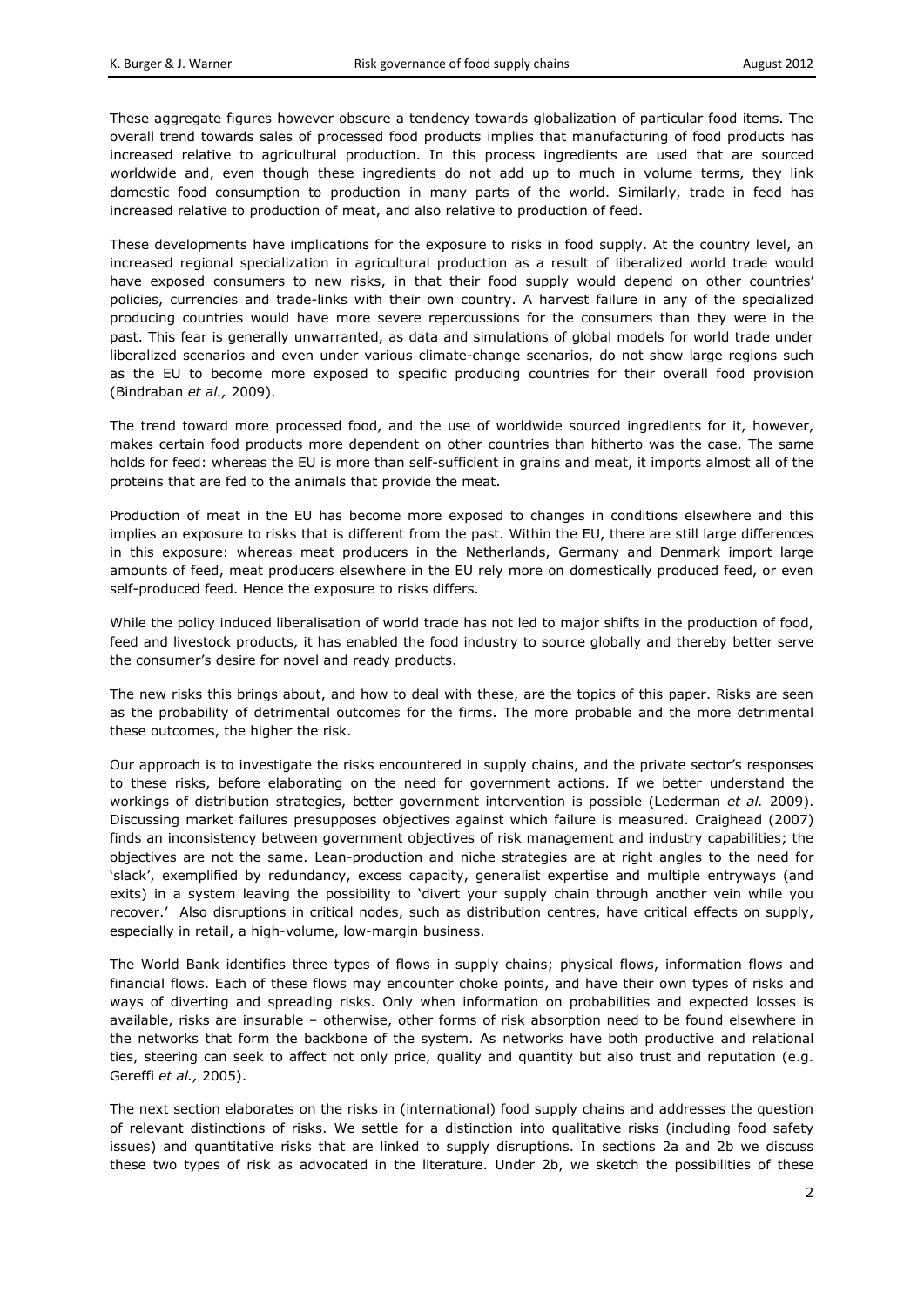quantitative risks using the case of soybean supply to the EU. In section 2c the risks at a more aggregate level are discussed, including any externalities of firm level handling of risks.

Section 3 then dwells upon the managerial responses to these risks, *ex-ante* and *ex-post*. Responses are made by firms, governments and other stakeholders, and can work out differently at the aggregate level of the sector. This we see as an emerging risk.

In section 4 we discuss the types of governance that are conducive to dealing with risks, including those at the sector level, again distinguishing qualitative and quantitative risks.

Section 5 concludes the analysis.

## **2. Risks in international food and feed supply chains**

Supply chain risks are manifold and impossible to pinpoint precisely because of their unpredictable nature. There are risks in customers, prices, transport, processing, administration, finance, human resources, suppliers, input prices etc. and firms must cope with them. To prepare for this coping, some classification of risks is useful. An empirically founded classification comes from Svensson (2000) who divided the risks encountered by (Swedish) manufacturers into two sources: atomistic (a single source that can be directly addressed) and holistic (possibly multiple or less easily reached sources of disturbance) and two categories: quantitative and qualitative. Almost all disturbances found in his survey were located in the quantitative category, and of these, a majority in the atomistic source.

Wagner and Bode (2008) divided supply-chain risk sources into supply and demand and three other sources: regulatory, infrastructure and catastrophic. The first two are typically within the reach of a company's staff as they interact on a daily basis with customers and suppliers. Yet, sources of disturbances can be further downstream and disturbances in their behaviour can reach the firm strongly if shocks are multiplied (bullwhip effect). Or the source can be further upstream in which case it depends on the supplier's position and behaviour whether the disturbance reaches the firm. Quality problems are typically on the supply side. The other sources of disturbance lie outside the direct supply chain and are governed by public authorities (regulation, infrastructure, and responses to catastrophes). They found empirically that performance of the firms is related to the disturbances in the first two sources, but not in the last three. Performance is measured using scores on dependability and speed of delivery, order fill capacity and customer satisfaction.

For the food sector it is natural to distinguish quality as a possible source of disturbances. A great deal of attention is directed to maintaining quality standards, especially where these mitigate potential risks of food-borne diseases. The other dimension, quantitative disturbances, is less often emphasized where studies of the food supply chain are made. We follow Dani and Deep (2011) in this distinction. They derive processes in response to a negative shock that differ for qualitative and quantitative shocks. For the latter type, it is typically private sector actions that are required, and leadership of private agents that make this work; for the qualitative shocks, regulatory and government authorities are typically of great importance too.

This differential governance of how to deal with quality and quantity shocks applies to rich countries. In poorer countries, the focus of governments is often on the quantitative risk, securing food supply, and they tend to devote less resources to quality issues. In this sense, the change in governance of the food supply chains from the state to the private sector, that is observed to have taken place in rich countries over the past decades (Lee and Marsden 2009) reflects not only the changes in political preference, and entrepreneurial capabilities, but also a decrease in risks related to quantitative shocks. A stronger role for the government as to quality control tilts the balance between state and private sector again towards the state. We shall elaborate on the qualitative and quantitative risks in the next sections. The focus is on the rich country case.

#### **2.1 Qualitative disturbances**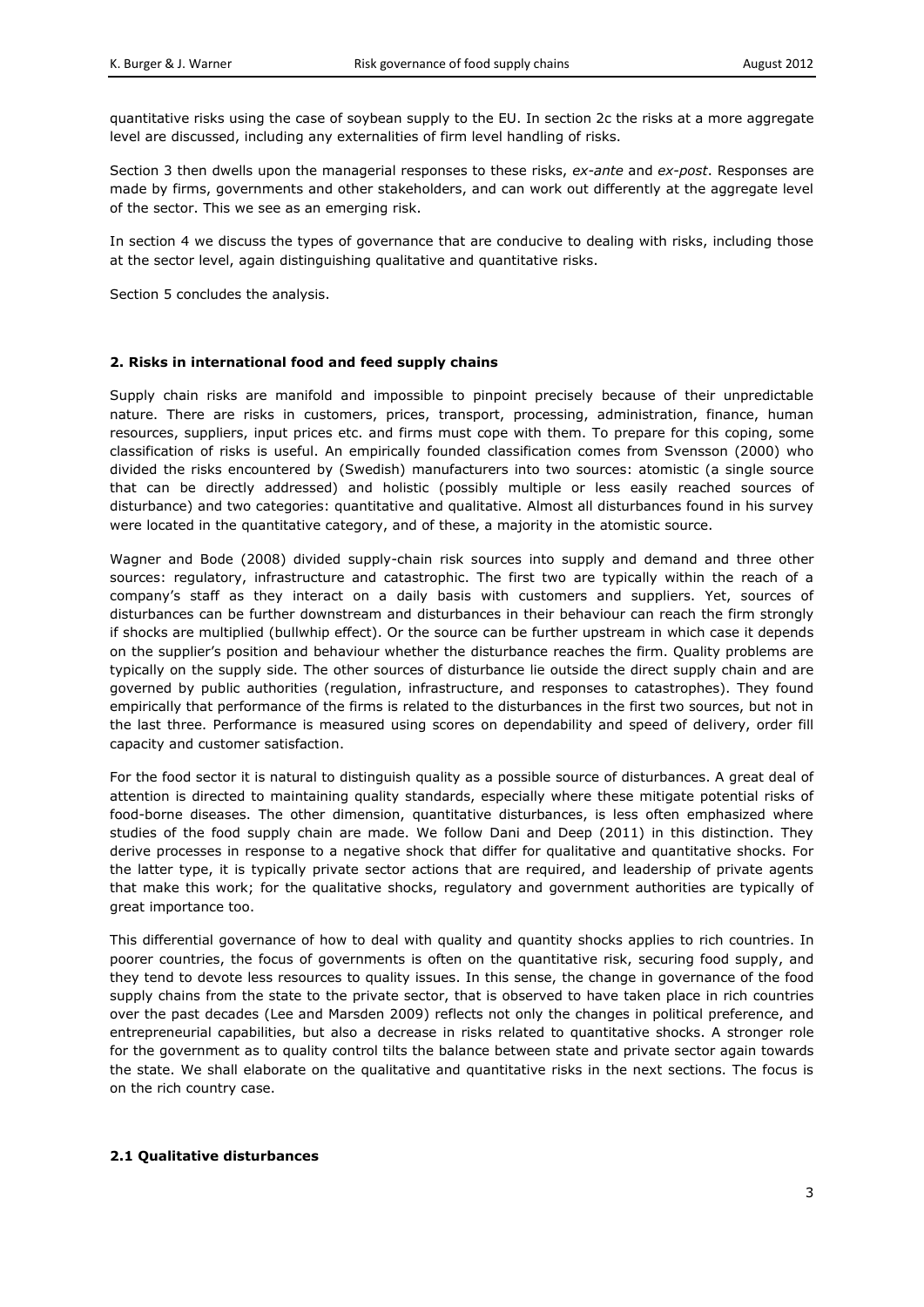Food quality can be divided into, say, mechanical qualities and consumer qualities. Mechanical qualities are those characteristics that affect shelf life of products, including resistance to outside forces (high/low temperatures, humidity, shocks…). These qualities enhance the saleability of products, facilitate storage and make the products more attractive to the sellers. Consumer qualities make them more attractive to buyers: food safety characteristics, but also attributed qualities such as the product being special/ordinary, modern/traditional, sustainable/disposable etc. A common distinction in qualities is into *search*, *experience* and *credence* attributes, referring to directly visible, indirectly observable and not observable attributes (cf. Ponte & Gibbon, 2005). Health issues can be ranked in the second category.

These quality attributes of the final consumer goods, both mechanical and consumer quality attributes) are dependent on the qualities of the intermediate products (and processes) that lead up to these final goods. Disturbances in these qualities may occur anywhere from original producers to final retailer and this necessitates coordination of information throughout the supply chain.

The most conspicuous consumer quality attributes are related to health risks. Notable cases of BSE in England (Cleeland, 2009), EHEC in Germany (Fidler, 2011) and melamine in China (IRGC, 2010a) involved the loss of many lives. Dioxin contamination of pork occurred in Belgium in 1999 (Bernard *et al*., 1999), Ireland in 2008 (Tlustos *et al*., 2012) and Germany in 2011 (CMAJ, 2011). A common factor in these cases is that the cause was a minor ingredient in the feed or food that was consumed. These ingredients were not easily traced. The starting point for the inquiry was at the consumer end or, in most dioxin cases, at the intermediary stage where the contamination was detected. From there, it required tracing the origin along all possible supply lines, back to the farms, and their suppliers, and their suppliers. Once found, the original sources of contamination could also have affected other types of food and feed, as was the case with melamine, and these roads towards other potential dangers need to be tracked as well. The stakes involved are high, obviously for the consumers concerned, but also for the authorities and the companies that were the original source of contamination (it typically led to their bankruptcy). In the process of tracing the original source, food scares erupt, borders are closed for certain products, affecting the trade in a much wider range of allegedly suspect food or feed until and well after the original source is found. For example, Spanish growers of cucumbers suffered losses in relation to the EHEC outbreak, even though their product was not the source. (Unlike their Dutch competitors, however, they were at the end of the growing season, easing their pain.) Dutch statistics (Productschap Tuinbouw, 2011) show that German consumer purchases of cucumber did not return to normal until the end of August 2011, whereas the source was identified (as unrelated to cucumbers) some 9 weeks earlier (and 5 weeks after the start of the search). Similarly, in the case of dioxin, a much wider range of firms is affected as consumers temporarily shied away from consuming this type of meat, and many healthy animals on other farms were slaughtered as a precautionary measure. While the shock is initially a quality shock, it translates into a quantitative shock in that supplies are disrupted by interventions such as closing of borders or transport bans.



Of the three types of consumer quality (based on research, experience or credence) disturbances in the visible quality (that can be detected by research) are routinely avoided by the firms, as requirements can be included in contracts and inspections. The second type is addressed when firms have tasting/testing laboratories, and even then only the known types of hazards are detected, but not the unknown ones like the strain of bacteria that led to EHEC. The equipment for testing not directly observable qualities will only be affordable to major companies, and smaller companies are therefore exposed to more risks. The third type of quality (credence) is related to the image of the firms. It forms an important reason for firms' advertising efforts. More and more, credence is derived from (or even requires) third-party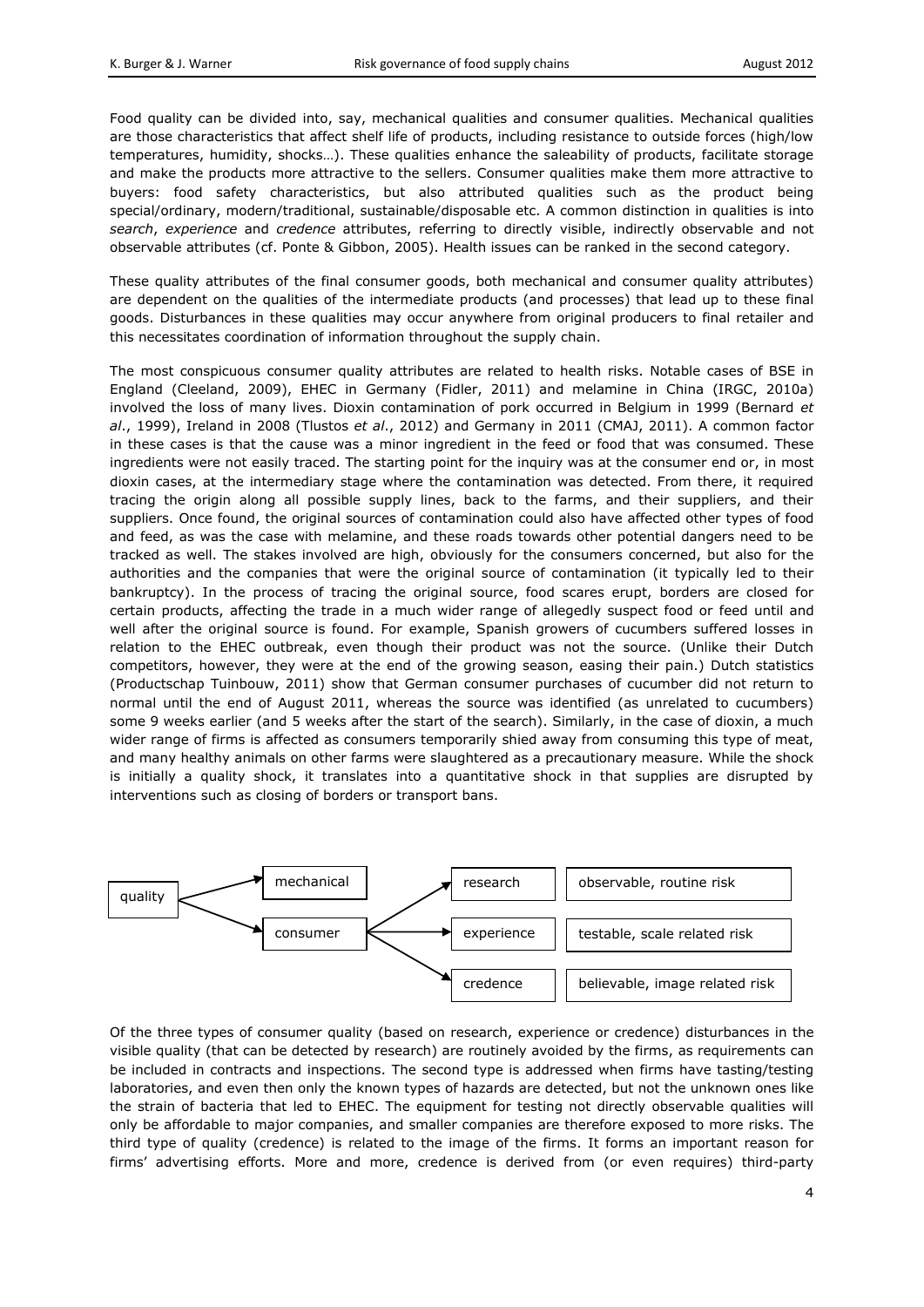certification against standards that companies in the supply chain themselves have helped to establish, together with civil society groups. Disturbances occur if news is made public that affects the image, either generically for the product ('production of *foie gras* harms animal welfare'), or specifically for a brand ('Wagner Pizza stops using plop-chicken'). The stronger the brand name, the more valuable the reputation, the more sensitive to negative publicity and concomitant risks. In this sense, larger firms are at a disadvantage compared with small, anonymous companies.

In most of the literature, quality management is seen as implying concern for what happens upstream only. The way crops are grown, or animals are kept, transported, processed, obviously affect the quality of the final product of the firm. Yet, especially where credence quality is concerned, firms should also care about what happens downstream. The reputation (at the consumer end) of farmers or primary processors is dependent on how downstream processors and retailers treat and market their products. Indeed, groups of producers that want to establish a high-quality name for themselves may be required to set up their own downstream channels and branding to make this effective. The more the consumers rely on credence of a product's quality, the more should participants upstream of the supply chain care about what happens downstream, and the more such risks demand attention.

Summarizing the above, disturbances in product quality are routinely handled in the upstream and downstream contacts of firms, notably where mechanical qualities and visible consumer qualities are at stake. After Svensson's distinction, these contacts are generally holistic rather than atomistic as the collaboration of the whole supply chain is likely required to deliver quality. A modern trend is towards more credence-related quality, involving reputation of both the product and firm. This puts specific requirements on the way risks are managed: downstream handling of the products is of some concern too, next to the care about upstream quality; public news messages are potential sources of disturbances as they may harm a firm's reputation and thereby the perceived quality of its products, requiring a firm to be even better informed about all that is going on in its supply chain.

## **2.2 Quantitative disturbances**

Disruptions in the flow of goods towards, in and from the firm form a major daily concern of firms. They are related to changes in demand and supply factors, which normally demand attention of the firms. In addition, other disruptions due to strikes, natural calamities etc. affect the regular flows through the supply chain. Based on a sample taken in the 1990s, Hendricks and Singhal (2003) show that announced disruptions in the flows of products significantly affect shareholder values of the firms. Kleindorfer and Saad (2005) note increased attention paid to disruption risks, related to "longer paths and shorter clock speeds". The empirical work in the USA that they quote shows a positive correlation of incidence of disruptions with a parent company's debt/equity ratio and also a negative correlation with the host county's socio-economic status. They claim that this suggests that disruptions are a consequence of weak management or weak motivation of personnel.

Peck's (2006) study on the food sector in the UK indicates that firms are obviously concerned with contamination, but also face challenges dealing with quantitative disruptions due to strikes, fires, pandemics, traffic, and terrorist actions. She further noted that the tendency toward consolidation left little room for spare capacity, and that in general firms were not strongly investing in Business Continuity Management. In a similar survey among Dutch firms in the food sector, Meuwissen et al. (2010) report that quantitative disruptions, for example due to loss of electricity or transport, are among the most important threats to firms, and that firms did not feel very well prepared for such disruptions. Another important threat for food companies was the loss of key suppliers. Both this Dutch survey and Peck's survey in the UK point towards key infrastructure that may form a bottleneck in the supply chain, and would render food supply sensitive to sudden disruptions in these key areas.

A particular concern for supply disruptions led to a study commissioned by the Dutch 'Platform on Agriculture, Innovation & Society', on the effects of sudden disruption in the supply of soya beans (or soya meal) to the EU. While earlier studies for this Platform showed that in general the EU was close or above self-sufficiency in food, this did not hold for EU's dependence on imported proteins for the livestock industry. Some 90 percent of all soya consumed in the EU is imported, almost all from North and South America. In the light of discussions on whether or not genetically modifies soya could be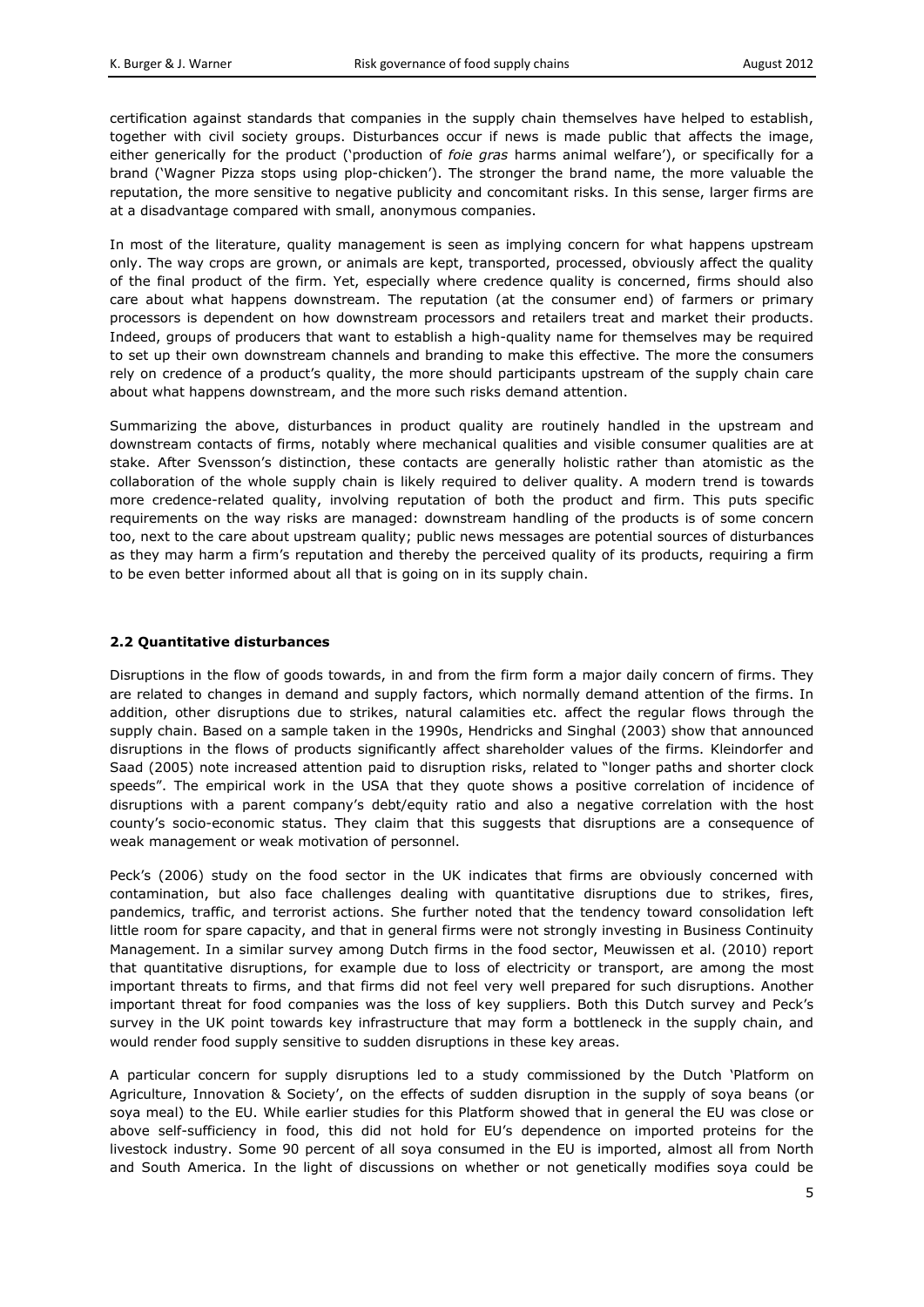admitted into the EU, this threat of a sudden disruption in the imports was not completely illusory, and it was considered an important threat (ranked at third place) by the food companies interviewed by Meuwissen.

To see the timing and severity of such a drastic supply disruption, Jansen *et al*. (2010) simulated the repercussions of a sudden shortage in a quarterly indicative model of the EU feed and livestock sector. They included the dairy, beef, pork, poultry and egg sectors, included EU production of grains, roughage and protein crops, and allowed for stocks of feed. A special feature of their model is the distinction of cohorts for the age distribution of the animals, which enables study of effects on animal production cycles. One of their simulations is for a very extreme scenario of zero soya imports, and no substitute trade in meat products. In this case, an import stop leads to immediate drops in pork production (by 25%), poultry production (50%) and egg production (5%). Over time, higher meat prices (given the assumed autarky in the EU) compensate for the soaring prices of feed, and lead to higher levels of meat production with a delay of 3 quarters for poultry and 5 quarters for pork; the higher levels of production lead to lower prices and again lower production levels. These wave-like responses require a few years to fade out. This shows the two dimensions of such a shock: its depth, shown by the drop in production levels (with logical consequences for farmers' incomes and firms' turnover) and its length, as shown by the time it takes to come back to normal conditions.

The model was also used to simulate a drought that would affect grain and roughage production. A shortfall of roughage would typically affect the dairy and beef sector more than the pork and poultry sectors, and lead to initial culling of cows, increasing beef supply, followed by lower supply of beef, while milk production would move to lower levels from the start. It would take this sector longer to recover from such shocks than the poultry and pork sector: up to 5 years.

In reality, with reasonably open markets, the effects on consumers are very small as they have alternatives, in the form of other products and similar products from elsewhere. But while this protects the consumers, producers can be hit even harder by a shock in their input provision as their selling prices cannot accommodate for the rise in input costs.

Thus, disruptions in supply, typically caused by factors beyond control of the firms, may strike many firms that are not well prepared. Economic considerations induce them to sacrifice some resilience in favour of profits. Nodes in the supply system may prove weak points when disturbances occur. Large supply disruptions cannot be solved by the market and governmental intervention is likely to be called for.

# **2.3 Externalities and sector-level risks**

While much of the literature is concerned with supply-chain effects and a company perspective on risks, there are some aggregate effects of the responses that need consideration.

A first aspect is the adding-up problem that arises when individual firms take measures to prevent or to cope with a risk, and the aggregate of these measures affect their effectiveness. A well-known example from developing countries is farmers keeping cattle as precaution against drought, but with low efficiency as cattle prices drop when a drought occurs. Similarly, if all firms start hoarding certain inputs in the expectation of upcoming shortages, these very shortages are affected. Under 2b we already touched at sector-level effects of major calamities: if regions are effectively autarkic, price responses at the product level may compensate for shortages (and high prices) on the input side.

Some of these aggregate effects are, therefore, virtuous, in the sense of mitigating the effects of the initial shock, but others (such as the self-fulfilling expectations) are vicious. The individual rationality of firms' responses must then be countered by sector-wide (or governmental) actions to dampen their aggregate effects.

A second adding-up problem arises when firms take individual precautionary measures, such as dual sourcing, and plans to use bypasses in case of disruptions, and these individual measures call upon the same limited resources. In this case, the capacity of these resources, while sufficient for single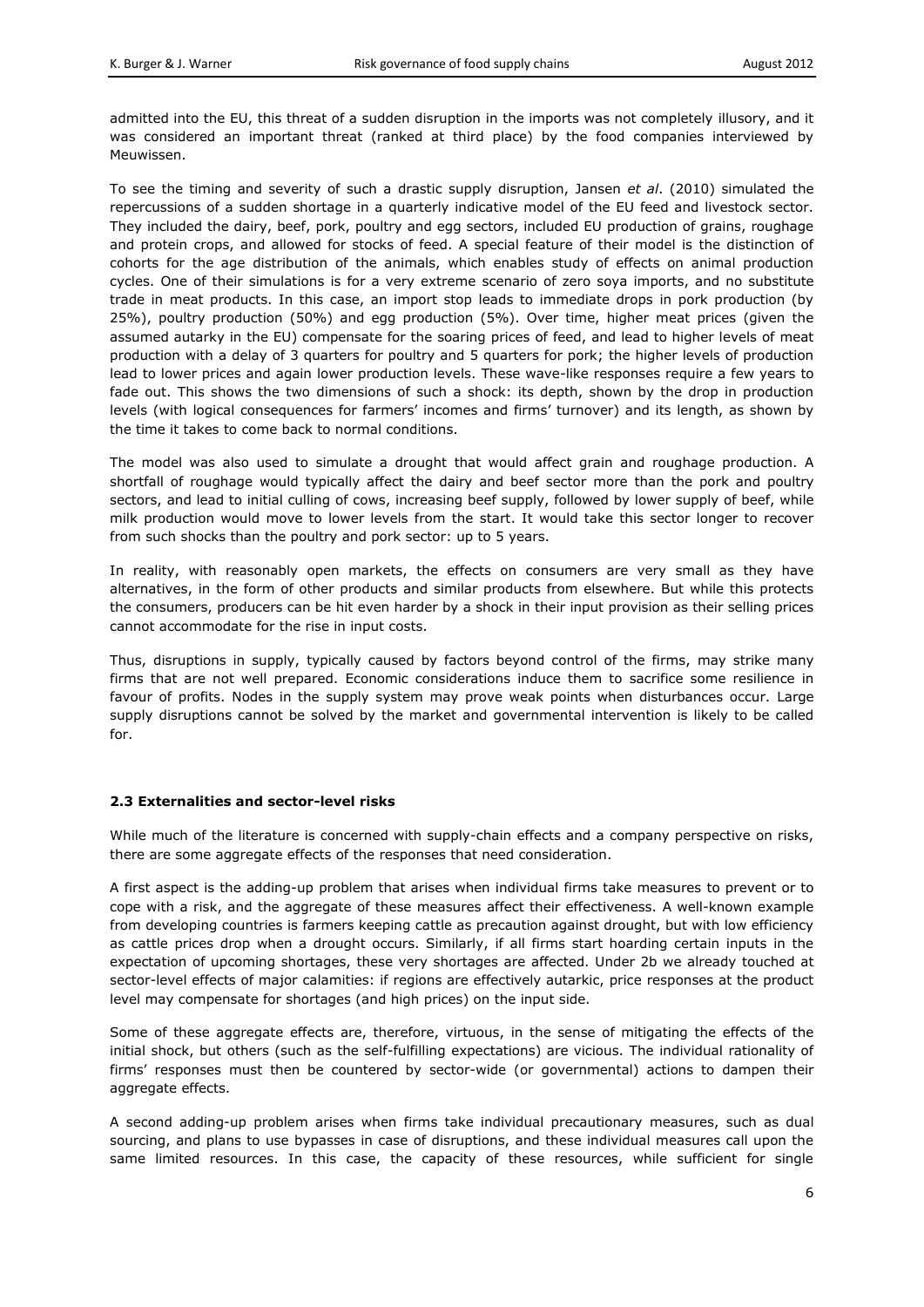companies, is not enough to serve them all. Hence, while all individual risk management plans look fine, they will be surprised to find that more companies had though of using the same road, when it comes to actually executing the plans. This scenario is only avoidable when plans would be coordinated.

A third aggregate issue arises when individual measures have aggregate external effects. An example is the use of antibiotics in livestock industry. Individually, farmers use these to counter risks of diseases. In the aggregate however, their widespread use leads to the evolution of bacteria, such as MRSA and ESBL, that are resistant to all available antibiotics, and pose a direct threat to human health.

A fourth aggregate risk stems from the spatial concentration of agricultural sectors, notably livestock industry. Upon outbreaks of animal diseases, this concentration leads to measures, that quickly affect many more farms and animals than would have been the case had farms been more widely separated. Examples of outbreaks where this typically occurs are swine fever and foot-and-mouth disease. It even extends to human health: concentration of goats or sheep close to human settlements favoured incidences of large numbers of people suffering from Q fever in Jena (Germany) and during the very large outbreak in the Netherlands in 2008 and 2009 (Evaluatiecommissie Q-koorts, 2010).

These aggregate and external effects are traditionally within the realm of the government, as market forces do not provide operational allocation mechanisms. Individual firms essentially free ride on state provisions in cases of emergency. While they make their individual contingency plans (to be discussed in the next section), the government should also prepare for contingency measures consistent with the aggregate of these plans. Lacking this, individual plans may not prove robust upon simultaneous execution.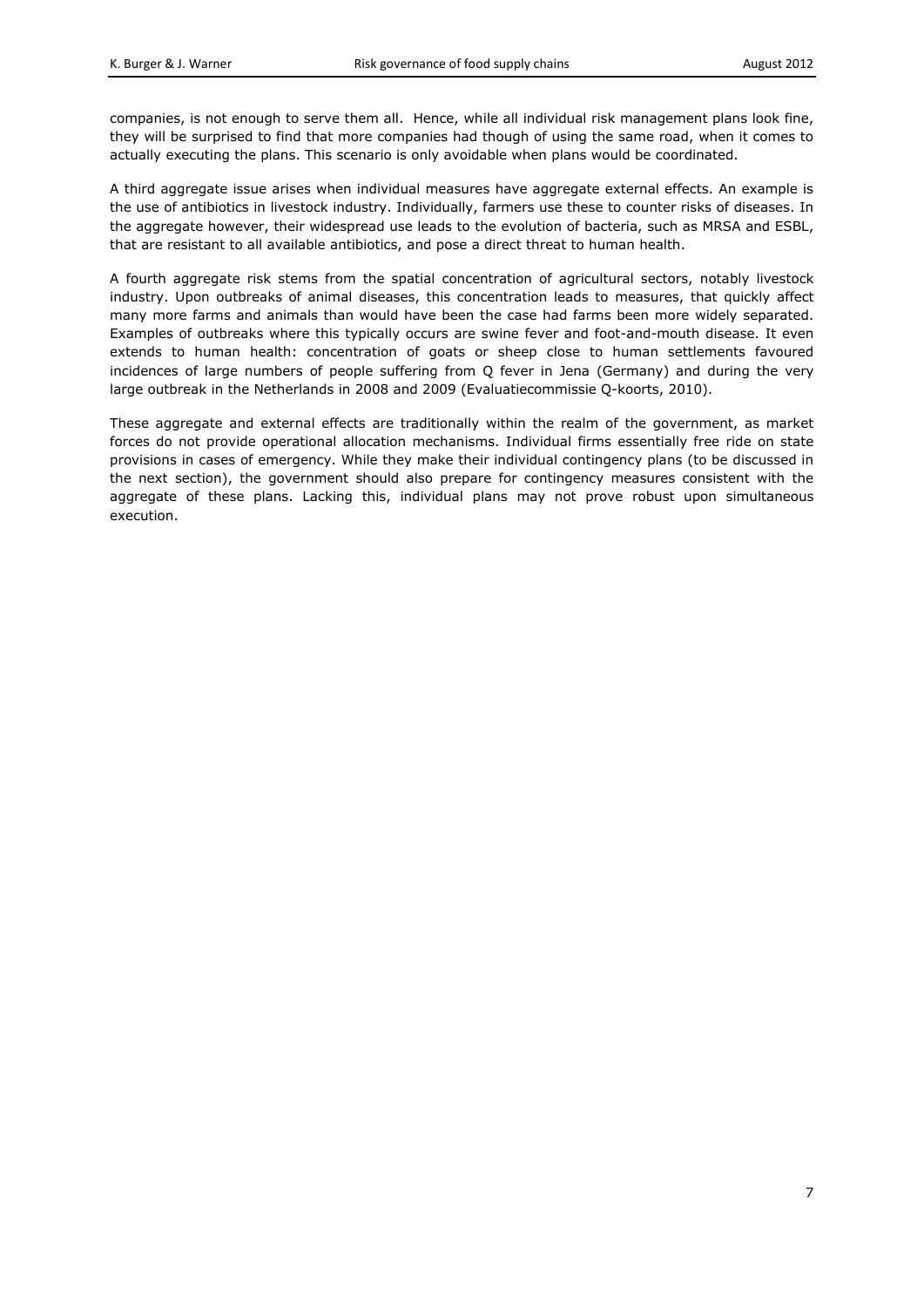# **3. Managing risks in food supply chains**

Following Kleindorfer & Saad's (2005) unpacking of risk management into S for specification, A for assessment and M for mitigation, we have discussed S in section 2, which sketched the various sources of risks and along which roads these affect food supply and the supply channels. We now move on to the assessment and mitigation. This section therefore discusses the various approaches firms take to deal with the risk.

The firms follow heuristics that are spelled out in numerous ways in the relevant literature. Using principles, categories, steps, questions (such as '5 why's') managers are helped to identify possible sources of disruptions or situations where disruptions or quality defects may arise. The residual problems, i.e. residual after management mitigates the original risks, are the types of problems materially affecting firms and consumers, and are thereby of some concern for other firms in the chain and for public authorities.

In this section we highlight the typical responses that firms have vis-à-vis risks, and the residual risks that remain. We distinguish again qualitative risks and quantitative risks, and we also address adding-up and external effects of individual responses. This provides the basis for the assessment of the roles that governments can play, which is the topic of the next section.

#### **3.1 Managing qualitative risks**

The previous section distinguished *mechanical* and *consumer quality*, which relate to intrinsic characteristics of the product, where the relevant attributes can be observed from the product itself, or to extrinsic characteristics, which the consumer attributes to the product. Many intrinsic attributes can be determined and put on paper and therefore included in contractual arrangements. Many others, typically those that are related to 'experience' quality or 'credence' attributes of the product can be included in arrangements only indirectly, i.e. by stipulating that supplying firms adhere to certain protocols such as HACCP standards (such as ISO) and criteria of certification systems (cf. Ruben *et al.*, 2007). In all cases managing quality implies measuring quality, which in turn implies defining quality. Managing quality risks unavoidably includes defining also the factors that determine quality. Once these factors are known, systems can be set up to monitor and evaluate these factors so as to spot possible threats to quality. With systems running well, the next step is to convince customers of the assured quality, which requires managing the image of the product and the firm, in many cases through third-party certification. This sequence of steps is also spelled out by the IRGC (2008): pre-assessment, appraisal, characterization and evaluation, management and communication.

Food-supply chains are typical in that they deal with perishable goods and face many quality requirements related to human health that are set and enforced by the government. The latter aspect implies adherence to minimum standards. Unlike other quality attributes, these minimum standards cannot be traded-off against costs of production; the way to assure that the minimum standards are met can still differ from firm to firm, with some taking more risks than others. Costs of monitoring adherence to these minimum standards are borne by each firm, but the public authorities typically help in assuring that supplying firms provide sufficient quality.

The former typical aspect of the food supply chain, the perishability of goods, implies that time constraints are imposed on the movements from field to fork, rendering logistics crucial, and its management more important for quality compared to other industries. This leads to strict internal procedures in the larger firms in the supply chains and to strict procedures for those operations that are performed by supplying firms. The stakes for the firm are high as both quantity and quality are affected by logistic glitches upstream, and this motivates strong emphasis on regulating supply lines. Economies of scale in doing so may then lead to vertical integration of firms that– without such strict quality requirements – would be viably organized in separate entities, trading with each other through spot markets.

Assurance of quality to the customer can benefit from (and lead to) this form of vertical integration, but it can also be realized by having access a large range of suppliers, large enough to supply at least enough of the required quality. Such a range of suppliers can be viable if there are also markets with lower quality standards to which they sell this part of their produce.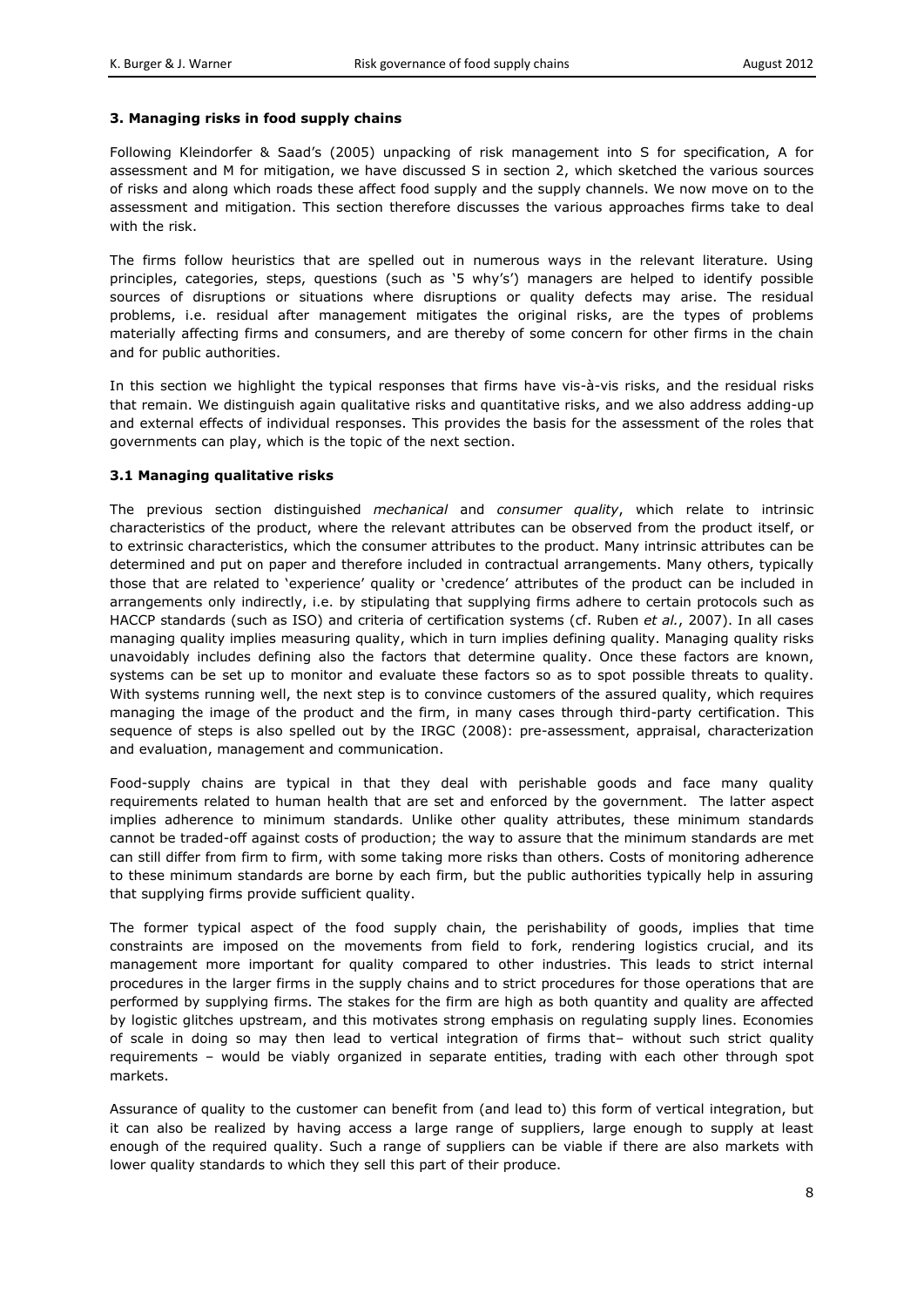As the whole length of the supply chain affects the quality of the product delivered to the final consumer, approaches to assure quality are typically holistic, rather than atomistic. All partners are involved, leading to stronger need for governance of the chain.

Repercussions of these management actions for the residual risks are a drastic reduction of the health and quality risks facing consumers in normal times. Quality aspects less easily addressed are those that require laboratory assessment, and those related to novel 'credence' attributes. When attributes are not easily observed, any economies of scale in assessing quality imply that assurance thereof is limited to large-scale companies, putting small partners in a more difficult position. The supply of credence quality aspects requires standard setting and implementation that also favour large scale companies, as these can wield more power in how the standards are set (Ponte & Gibbon, 2005). The residual risks, therefore, reflect the dominance of these large-scale companies. Any defects that may arise in such firms can have large repercussions for many customers and may linger on due to loss of reputation. Without these dominant firms and their risk management, final consumers would be faced with many, but small risks. Their frequency has been reduced by the modern organisation of the sector, leaving only a few, but potentially larger risks.

The type of risks has also expanded from a product-oriented risk to include company-oriented risk. As *credence* and *experience* quality aspects become more important and quality less directly observable, it is the food manufacturing company that is held responsible by the consumers. Likewise, they hold the company responsible for the conditions under which all components of the products are produced. In the eyes of the consumers, firms are more vertically integrated than they in reality are. The implication is that firms in the food industry, especially those at the end of the chain, have an even stronger incentive to control what happens upstream. Firms have responded to this challenge by establishing quality control systems extending to the primary producers. In summary, quality management, notably the management of credence quality, induces vertical integration of firms. In the food chain, it shifts the lead to firms further downstream. In some sectors, the industry proved capable of implementing quality control systems reaching out to primary producers.

While concern for quality and reputation promotes larger companies with some cost reduction, it also reduces opportunities for large-scale production and marketing of primary commodities (as more of these are handled within the vertical conglomerates) and it reduces the diversity of supply lines. This entails risks related to the concentration of flows via single or few companies. By analogy with the banking sector, this renders some of these companies 'too big to fail' die to their vital role in the system's survival.

# **3.2 Managing quantitative risks**

Quantitative risks partly overlap with qualitative risks where volumes of a product are rejected for quality reasons and delivery of the intended volume is thereby jeopardized. In this sense, qualitative risk management serves both dimensions. Often, however, volume risks are handled differently from quality risks. Difference is due to the instruments that are available to regulate volumes. Volumes can be measured and monitored and therefore contracted more easily; in some cases volumes can be stored for a while, creating a buffer to cope with disruptions in the supply. The control and regulations of the conditions under which production, transport and processing must take place, which quality management brings about, are less elaborate for the volumes per se. Managing supply disruptions does require, however, a study of what can go wrong on the road from farm to the firm and, less often, from the firm to the final consumer. Some nodes in the supply networks are of critical importance and would require monitoring, and necessitate contingency plans.

In the food supply chains, Dani & Deep (2011) note that while quality-related risks, and health risks in particular, receive much attention from public authorities, quantitative disruptions 'are usually solved without government involvement' (p. 402). As Peck (2006b) elaborates, most firms in the (UK) food industry do not have complete Business Continuity Management Plans. They have prepared for eventualities such as strikes and temporary restricted access and power failures in some of their units, but not in all. Nor do they count with aggregate problems that would arise if fuel were to become scarce or transport otherwise became impossible. Firms appear to rely on *ad-hoc* inventiveness and flexibility and one concern of the firms is that - in times of trouble - regulations on working times or traceability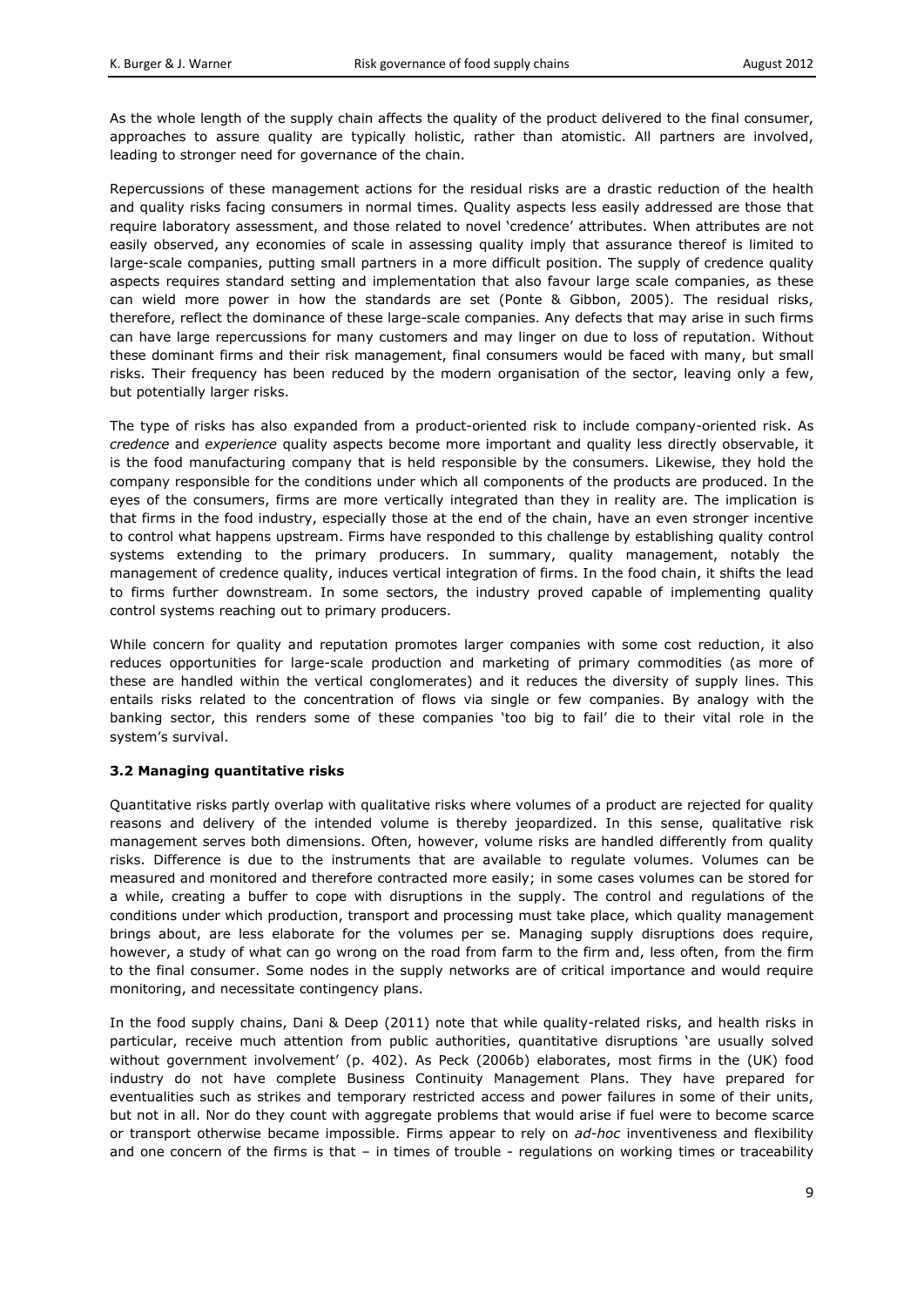requirements (which would not be possible in case of IT failure) would be lifted so as to allow them the required flexibility.

Many firms in her survey concede that redundancy and spare capacity are at odds with the pressure to reduce costs. She concludes that firms act out of 'enlightened self interest' and aim at continuity of serving their customers and shareholders, rather than the public good of securing access to food to the public at large. While in normal times allocation of resources can be governed by the 'invisible hand' of the market and the self-interest would coincide with public interest, it is not likely that market forces can make the allocation of resources to risk management to align individual and public interests. Reason is that there are no direct returns to investments in such activities and no pricing mechanism that governs such allocation. Nor is the allocation in times of calamities likely to be governed by the market.

In preparing for supply disruptions firms are advised to follow heuristics, such as the ten principles of Kleindorfer & Saad (2005), which call for close interactions with suppliers and customers, including information exchange; prevention through diversification, slack capacity and modular set-up of processes; and total quality management including analysis of weakest links. While larger firms in Peck's survey typically do most of this, smaller firms rely on their major suppliers or customers to help them manage disruptions (cf. Jaffee *et al.*, 2008)

This organisational model resembles the social capital that plays a role in securing the livelihoods of farmers in risk-prone areas in developing countries. The accumulation of ties of single households with neighbours, relatives and relations near and far forms a network that can be called upon for information, help and loans. Idiosyncratic risks, that affect individual households, can be insured through such networks, just as individual firms can be helped out by their suppliers or customers, or even competitors. Covariant risks that affect all households of a network simultaneously cannot be covered mutually and require either self reliance through individually accumulated assets or outside help or solidarity in an even wider network. Similarly, supply chains partners will be able to help out in individual cases, the more so if it affects their own business too, but would not be in position to help when a calamity strikes all at the same time.

In their study of the effects of a sudden supply disruption of soya to Europe, Jansen et al. (2009) indicatively modelled the markets for soybeans, grains, animals and livestock products. Their approach assumed that it is markets that coordinate responses. A sudden stop on soya imports leads to immediate scarcity and to monopoly positions of those that happen to have some stocks of protein feed. What price mechanism governs the allocation of this scarce feed over cattle raising sectors? As modelled, it was the profitability of the sectors, the price elasticities and the considerations of feed stock owners that determine the outcome involving extremely high prices. The expected duration of the stop played a crucial role for the stock holders: only during the import stop can they benefit from their position, and whatever is not sold fetches low prices afterwards. It would seems reasonable, however, to assume that the government will not put the market mechanism to such an extreme test, and will intervene and try to distribute feed at fixed prices over the sectors, on some politically determined basis. Either way, whether allocation is by market or by the state, the outcome will be difficult to predict for individual firms, and difficult to include in contingency plans to deal with such scarcity. In these circumstances, with high uncertainty (if not ambiguity), an approach involving all stakeholders and the government (if not the civil society too) is advisable, as suggested in IRGC (2008).

The management of quantitative risks, therefore, has led to highly reliable supply chains that are robust to many types of small shocks. The resilience as to larger shocks, striking many partners at the same time is however doubtful. The firms have insufficient incentive to prepare for the worst, nor is the aggregate of these contingency plans put to the test, or has the government worked out its role consistent with these plans and informed the companies accordingly. Changes in the position of some firms (e.g. rendering them monopolists in case of calamities) are also easily overlooked.

#### **3.3 Effects at the chain level**

The individual actions of firms to guard themselves against quality defects and supply disruptions involve the other chain participants both ex ante and ex post. Ex ante, i.e. in preparation for a shock, the elaboration of quality standards, the framework for exchange of information and the creation of 'social capital' demands collaboration. Typically such collaboration is led by dominant actors in the chain.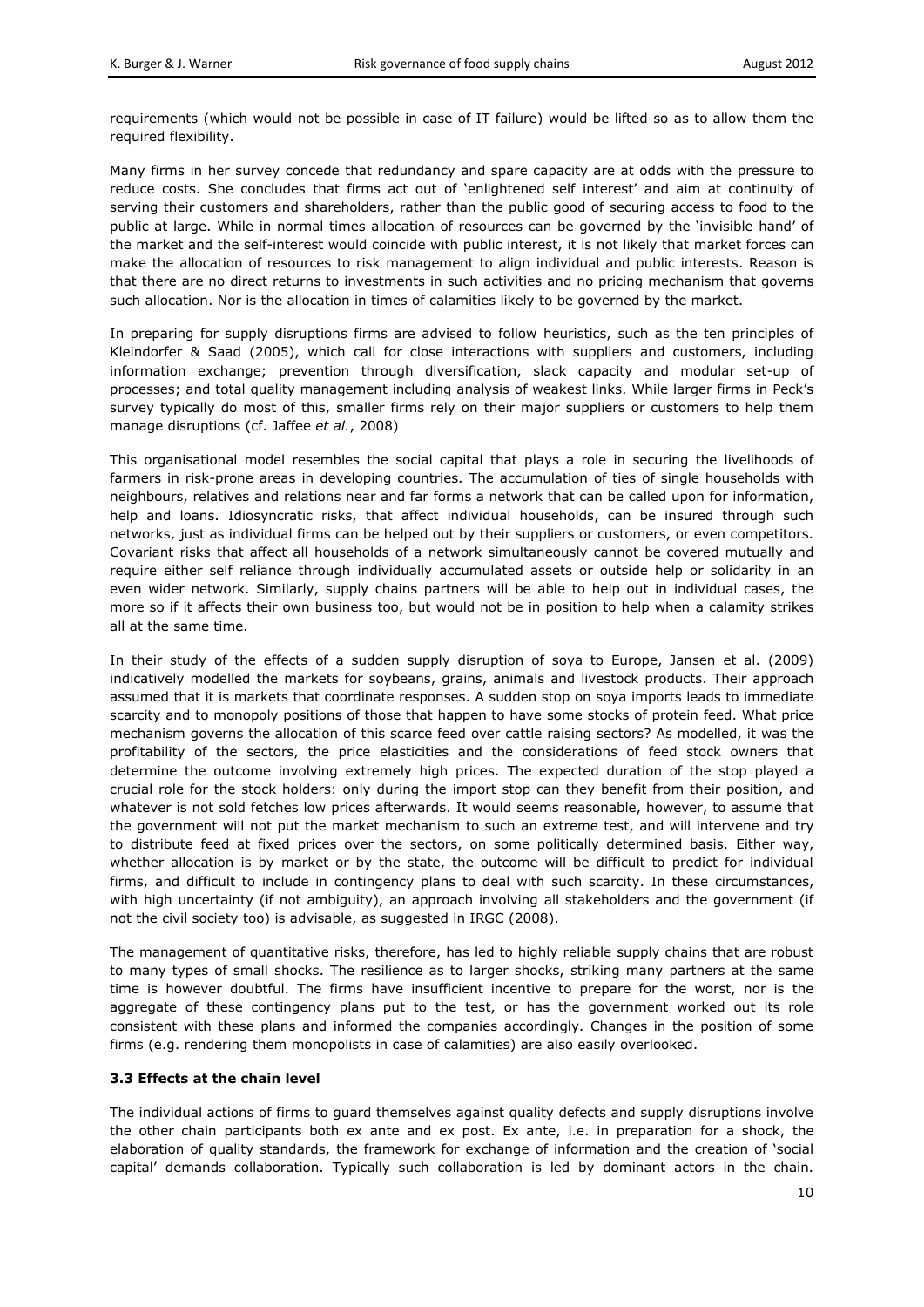Dominance is related to size, and size to economies of scale or scope, so that often the links in the chain where largest economies can be realized become dominant actors (Gereffi & Korzeniewitcz, 1994; Ponte & Gibbon, 2005). For supply-led chains it is economies of scale, and for demand-led chains it is also economies of scope, that determine leadership. In the car industry these are the car manufacturers and these chains are supplier led, but in the food chains, a mixture of large retailers, food manufacturers and large primary processors and traders dominates the chains. In the fresh products sector, the large (European) retailers set up GlobalGAP, a certification system for production and handling of these products, and thereby provided leadership in quality control throughout the chain.

In the food chain, where human health is concerned, the government is actively involved. Quality assurance systems may still be led by dominant firms but the government is setting minimum standards on the food products and it is these standards that the quality assurance systems are meant to reach (or surpass). The government acts on behalf of the multitude of consumers who by themselves cannot do this for lack of representative organisation.

Where no clear leadership in the chain prevails, organisations of chain participants have a role to play and, recognizing the importance of collaboration, firms have an incentive to form such organisations.

The organisation of the food system is such that relatively few firms intermediate between a multitude of farmers and an even larger group of consumers. The picture on the left from Rabbinge & Linnemann



(2009: 128) originating from Grievink (2003), sketches this funnel model. The narrow part of the funnel houses but a few firms, and while these have individually developed contingency plans, their aggregate usefulness depends on the compatibility of these plans.

*Ex-post*, the way individual firms deal with risks has repercussions on the sector as a whole. Here the actions of one firm may conflict with those of another. It is easily conceivable that two firms call upon the same resource in times of trouble, each thinking that they would be the sole user of this resource. Thus, risk management plans that look fine from an individual point of view may not be effective when more firms are simultaneously affected. If such competition for the same resource suddenly erupts in times of a shock, the outcome is unclear. Indeed, many firms in Helen

Peck's UK survey indicate they are concerned about how fuel would be distributed in case of shortage; or whether their staff will be eligible for scarce vaccinations in case of epidemics. And she also indicates that some nodes in the distribution network, like ports, have become so specialized that they have become efficient but vulnerable links in the supply chain (IRGC 2010b: risk factor #4: differential vulnerability to risk).

The same critical position can be taken by individual firms within the chain: they may *de facto* be indispensable for an acceptable performance of the supply chain. They tend to be large and of crucial importance in the small waist of the funnel. Failures of such firms would have strong effects throughout the chain. By analogy to the financial sector, the 'system companies' are too big to fail. By the same analogy, this provides a reason to put a closer watch on these firms, closer perhaps than hitherto is common.

The food supply chain is not solely concerned with food supply. The sector as a whole is also a major factor of landscape, nature and environment, and the aggregate effects of what the sector does, are felt in these domains too. Thus if risk mitigating measures add up, as explained in the earlier section for the use of antibiotics, and lead to externalities such as an increased exposure to diseases, it is at the aggregate level that measures must be taken. Typically such measures, such as compulsory refraining from using some of the antibiotics, are designed in close collaboration of industries concerned and the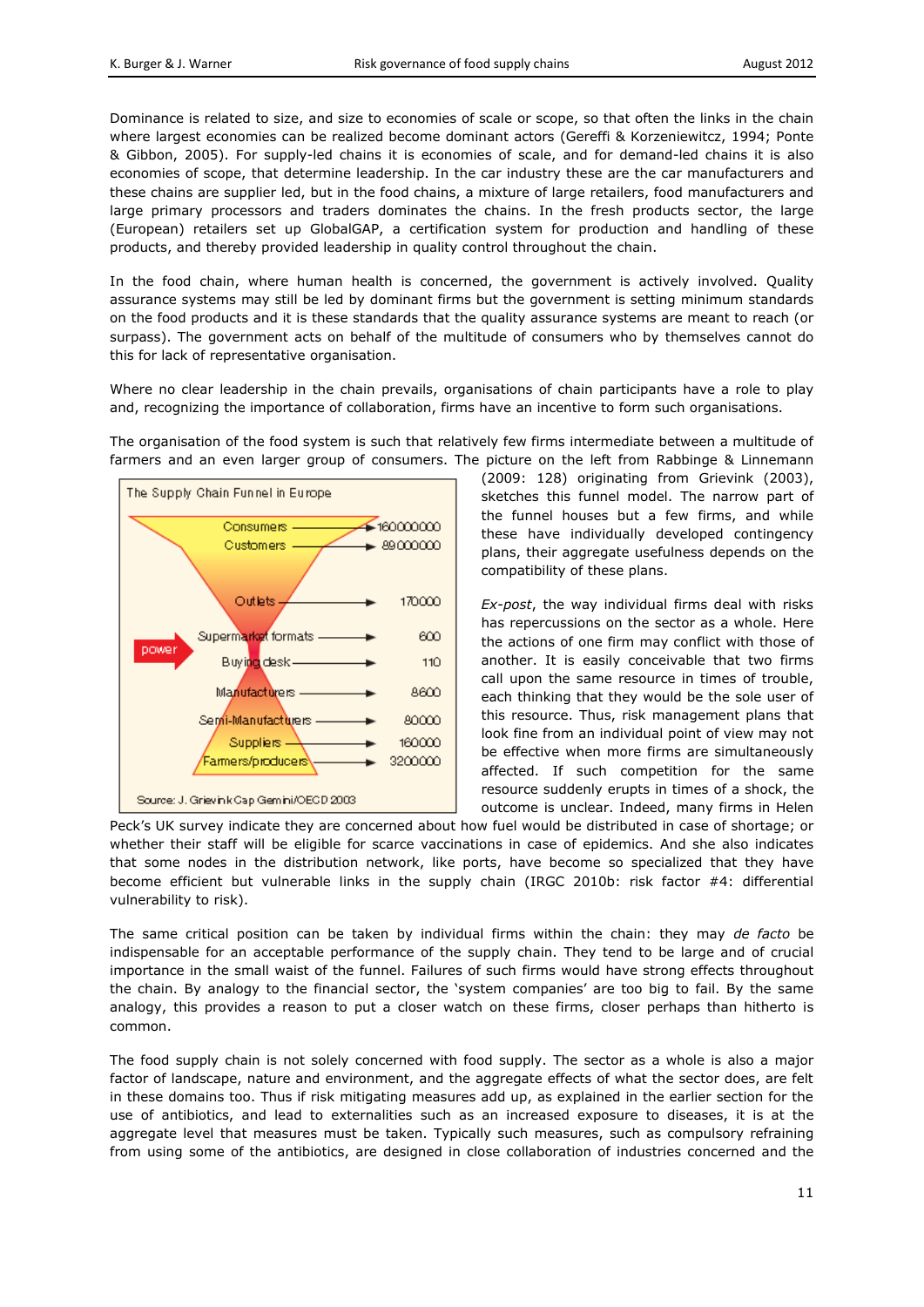government. This also holds for regulation limiting geographic concentration, and measures taken in case of contagious animal diseases.

Management at these aggregate levels and coordination of the firms' actions in this field has strongly grown over the past decades by better organization and representation of the private industry in global networks. Well-organized lobby groups in the USA and the EU act both as influential partners in setting government policies and as points of coordination for the industry. The food sector is notable for its high degree of organisation. Yet, (aggregate) risk management in relation to outside shocks, such as drought, flooding, disease outbreaks, does not appear high on the agendas of the organisations. Much attention is given to compensatory measures to be taken after the event, but little evidence is found of precautionary plans of the private sector at the aggregate level. Probably the tension between costs to their members and benefits for the aggregate prevent the organisations from devoting large resources to such strategies, and rely (or better: call) on the government to do this. This stands in contrast to the attention given to the major risk of farmers, price volatility (Székely & Pálinkás, 2009). Policies to secure agricultural incomes and market-based institutions to cover price risks (notably futures markets) abound in developed countries. Yield risk (the second major risk of farmers) can be covered by crop insurance schemes, but – with some exceptions – these are not popular, even when subsidized.

Above, we mentioned four sector-level risks (adding-up effects, coordination failure in risk mitigation, externalities and spatial concentration). The first risk of adding-up is partly managed by the markets in so far as low yields can be compensated by higher prices, partly by private (or public-private) institutions in the sense that information is given as soon as a risk manifests itself which may limit excessive herdlike behaviour. Food scares form an important herd-effect at the consumer level and must be taken into account in any communication strategy. Risks due to externalities, including vicinity of other farms and human settlement, are barely managed. The management thereof calls upon more than a few government services and legislation at various levels. The case of Q-fever in the Netherlands shows how easily a concern of the Ministry of Health about increasing incidence of the fever can be frustrated by the Ministry of Agriculture, not accepting *a prima facie* that these incidences were due to goat raising (Evaluatiecommissie Q-koorts, 2010).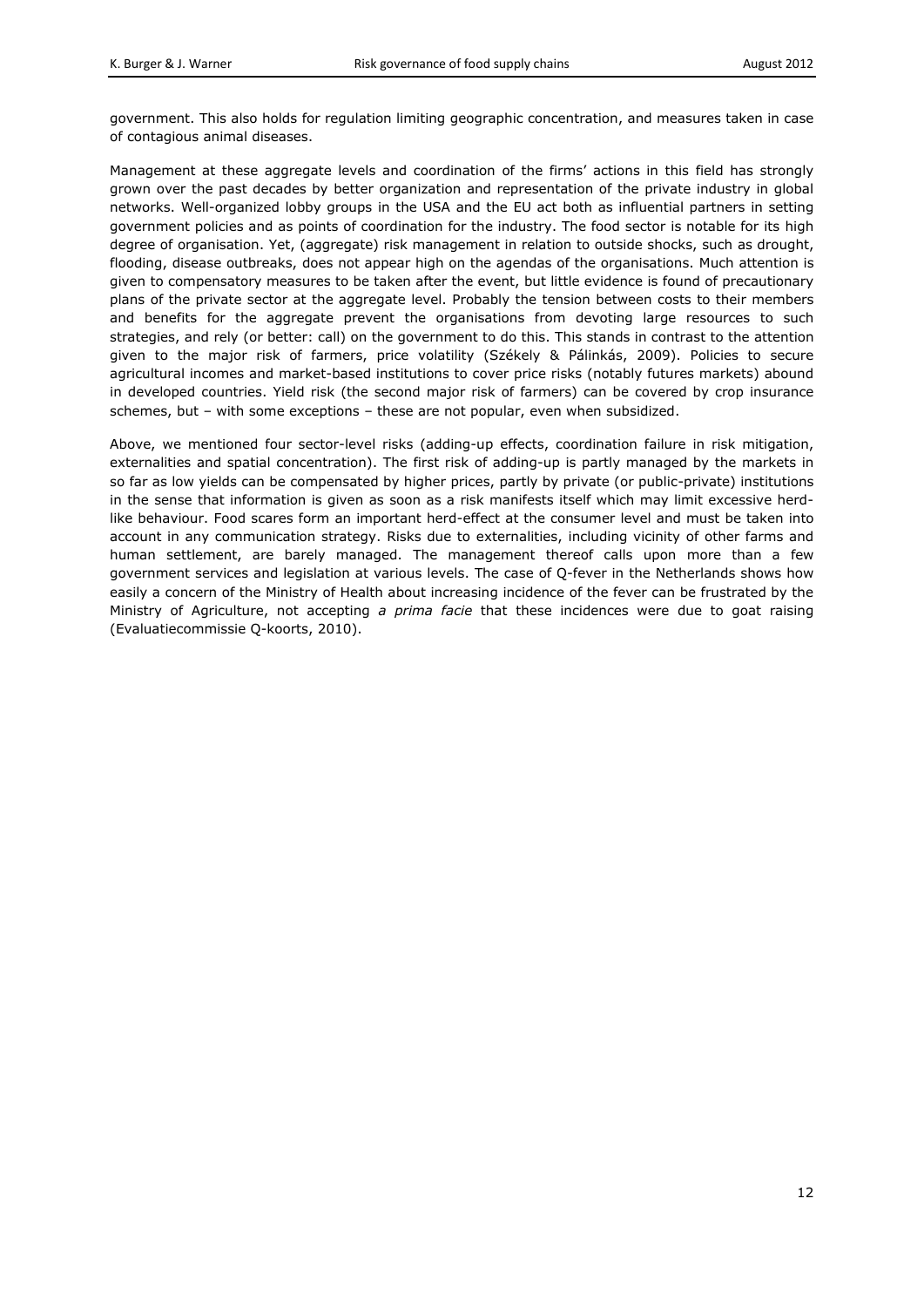-

#### **4. Governance and government**

When disruptions are relatively small, private chain members are normally well able to adjust in large disturbances however, solutions are often ill-coordinated and incite calls for state intervention as the risk absorber of last resort. Governments then emerge as 'channel leaders' or directors in supply chains, in both the harder (material) and softer (cultural, normative) sense.

States control essential infrastructure that functions as key logistical nodes in the system's commodity flow, and may prevent core companies essential to the chain's survival from collapsing. This makes states de-facto lead actors in food supply chains, a role however which only becomes apparent after the fact. Especially in liberalising economies however, this role is ill-reflected in policies and literature. Public bodies are therefore well advised to acknowledge this lead role and consider its scope for actions in future chain disturbances.

For the present purpose, we treat supply chains as 'unruly', complex, self-organising systems – riskreducing interventions seek to reduce the unruliness by simplifying the systems. (More conceptual detail on complex systems is found in Appendix 1). Interventions or self-organised collective responses seek to make the chains more straightforward and predictable. This does not necessarily reduce price shocks. As markets are constrained, they become smaller so that shocks may actually become bigger. A modularised approach to markets however has the potential to prevent shocks spilling over into other markets, as happened in 2008.

Attempts at collective international action were tried at the Food Summit after the food price peak of 2008, but have not translated into concrete actions. Proposed reform of global governance institutions regulating food trade have also come to nothing (Burger *et al* 2010). What has so far not happened is the elevation of food to an international security issue ('securitisation', see appendix). While nationally public-private infrastructure is often subject to national preconditions with the 'shadow of hierarchy'  $\frac{1}{1}$ , internationally there is no overall regulating body. It appears that while national networks work fine, transboundary linkage between those networks is still underdeveloped.

States thus tend to intervene unilaterally. Once food is declared a security (emergency) issue, states can push aside normal rights, rules and procedures,

In *quantitative terms*, government may respond to market failures by overruling the market - for example by nationalising one or more links in the chain, imposing temporary import or export controls on a volume basis when prices explode uncontrollably due to positive feedback (IRGC 2010b: risk factor 3) or making direct investments in production capacity as did China, India and Saudi Arabia in Africa. More structural measures would involve promoting government arrangements that increase chain flexibility and 'slack', such as increasing buffer stocks (IRGC 2010b: risk factor #2: reduced safety margins),

In qualitative terms, markets do not guarantee safe food, so that governments have a clear regulatory role in setting and enforcing standards – although relying on non-state actors.

A problem here however is that governments themselves may act unpredictably and inconsistently due to political rationality. Having adaptable contingency plans for crisis intervention policies and carrying out stress tests can promote more predictable actions.

So far state responses seem to be reactive rather than proactive. The dismantling of the welfare state has meant a reduced sense of state responsibility for collective risks and acceptance of top-down interventions Moreover emerging risks deriving from modern technologies exceed the capacities of many of established risk management practices.

As a result chain-simplifying interventions tend to be temporary and often suboptimal. Deregulation has reduced risk preparedness while strengthening ex-post repression. While in acute crises a form of command-and-control may be resorted to, mostly a mix of management, regulation, coordination and especially facilitation of self-organisation will be more adequate what roles can governments play more structurally without compromising the system's complexity too much? In complex risk-managing

 $<sup>1</sup>$  the option governments have at their disposal to intervene in a coercive manner if all else fails – which</sup> normally does not even need to be invoked, as non-state actors are fully aware of this option.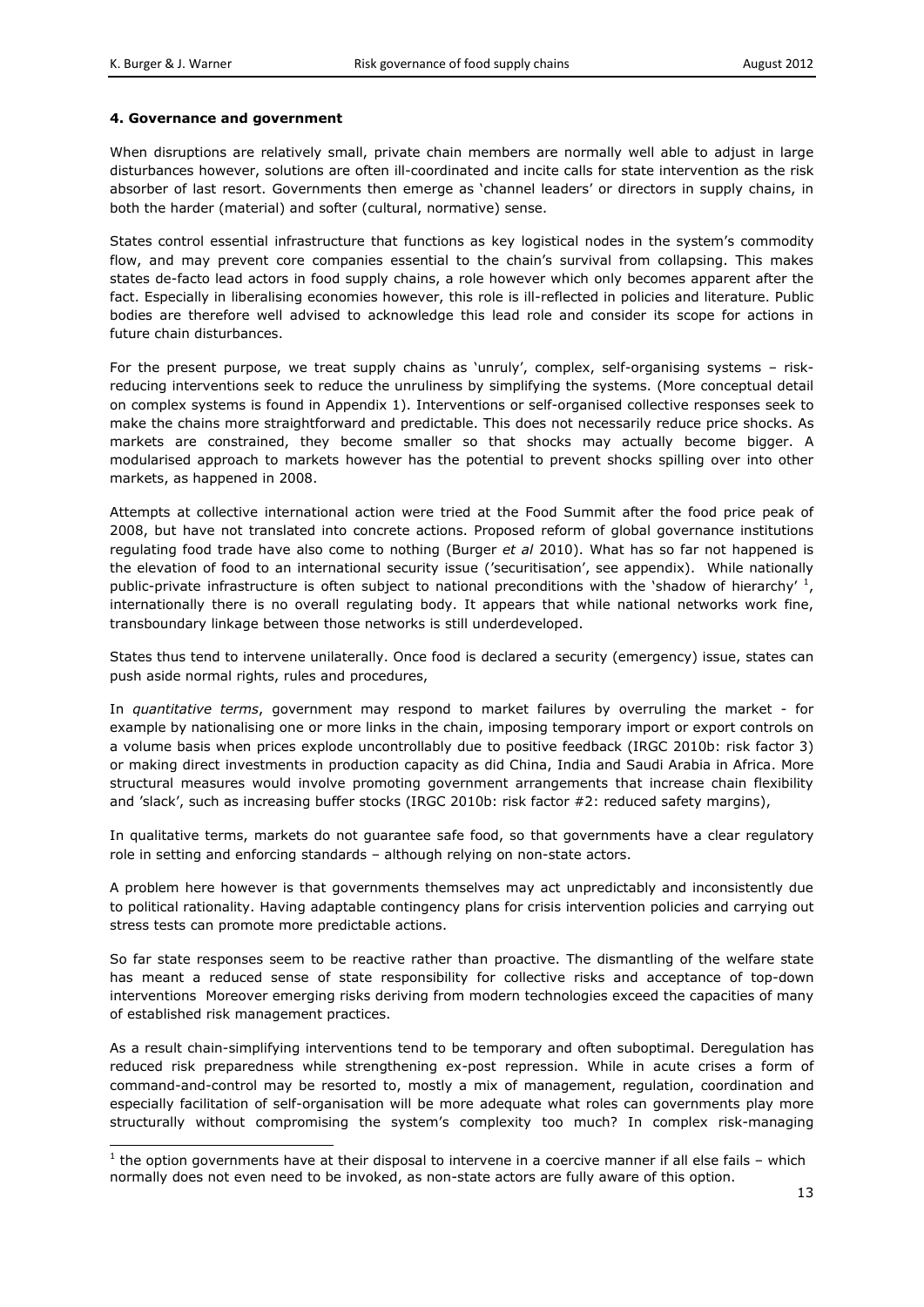networks, the public sector's role is more about strengthening nodes (bottlenecks) and ties (relationships) between chain actors. Steering in such networks takes place through discussion, persuasion and 'seduction' rather than coercion. As we noted in Section 1, trust and reputation is one of the network relations that can be subject to international supply-chain governance. In risk-managing networks, the public sector's role is about strengthening nodes and ties between actors.

This pertains to the potential for achieving normative/cultural change in the chain. Hall (2000) has noted that in asymmetrical transnational chains, a channel leader with sufficient power to impose its will on other stakeholders in the supply chain, with technical competencies, and under specific pressure can change the supply chain's norms – in our case, towards a stronger risk culture. Somewhat similarly a federal public agencies like FEMA (the US disaster manager), constrained by weak regulatory powers, has resorted to public policy marketing strategies (Buurma, 2000) to promote Disaster Risk Reduction norms.

#### **4.1 Parallel with water management**

We feel it is instructive to draw a parallel between the 'flows' of food and those of water. Both types of flow have important quality and quantity attributes, and are prone to (health-related) risks. To make the comparison reflecting *chains*, with shifts in ownership, we draw on examples of transboundary water governance.

From pump to tap, unaccounted-for water (losses) but also quality losses can be enormous. As water is so crucial to health, some water supply managers aim at total quality control in the water supply chain, preventing all risks (fail-safe) rather than accepting a degree of risk (safe-fail), seeking to prevent the alignment of weak links in the chain (the 'holes' in Reason's Swiss Cheese model of safety, Reason 1990).

A difference between water quality and quantity chains is the choke point. While surface water quality erosion mostly comes from a myriad of non-point sources, quantity is regulated and centralised by a limited number of infrastructural choke (control) points – dams, weirs, locks, which help cushion shocks such as floods and low flow, and are relatively easy to govern but also highly vulnerable to disruption.

In transboundary **water quality** management, downstream governments have stepped in to force upstream concessions on behalf of their water sector, but the role of experts and public opinion has proved crucial in enforcing standards. International scientific standards are available for quality (e.g. salinity and toxics), but on international water courses these are not easily enforced. Upstream and downstream actors tend to have asymmetrical preferences (Dinar, 2006): upstream polluters harvest the benefits of economic activities and suffer only a fraction of the damage at the detriment of downstream users. Industrial and agricultural pollution upstream cause major treatment costs downstream. Stricter regulation for upstream inputs which can be harmful downstream in the chain may harm upstream profitability, as farmer protests to stricter water quality regulation in Mexico showed (Grendelman and Huibers, 2010). If the downstreamer is dominant, upstreamers are more likely to accept a deal. Nonhegemonic downstreamers thus need other sources of countervailing influence. The Netherlands' government for example took the initiative in both the Rhine treaty and OSPAR agreement on sea water quality. In the Rhine case, the Netherlands (whose West part is extremely vulnerable, located as it is below sea level) opened a diplomatic offensive after strong pressure from beleaguered drinking-water companies. Public opinion, including NGO allies, but also incentives (side payments) were used to get the upstreamers in France and Southern Germany to release less chlorides into the Rhine (Dieperink, 2011). A major driver was the Seveso dioxin spill in 1976, leading to the forced interruption of the chain, and then swift European environmental legislation on a strong public mandate. It allowed non-experts an unprecedented 'right to know' (De Marchi *et al.*, 1997). The success of the Rhine treaty was eventually built on a combination of moral appeals, diplomatic pressure and the creation of a transboundary negotiation platform (Dieperink, 2011). On the river Elbe likewise, the transboundary river commission served as platform for joint problem solving by identifying priorities for action while the commission's reporting to the public served as an enforcement mechanism (Dombrowsky, 2008). On the Tisza,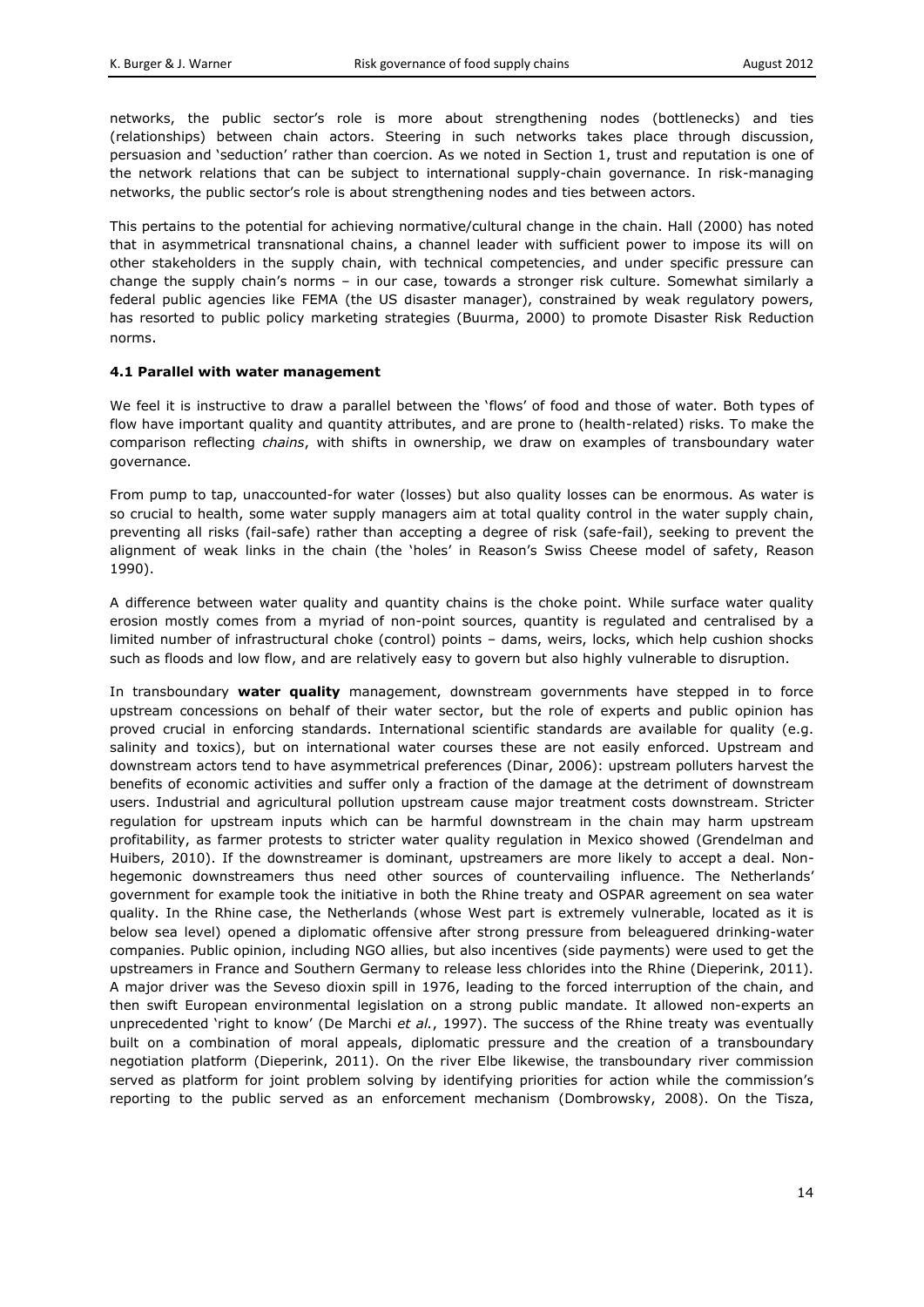downstream Austria supported clean-up activities in a hazardous Romanian site<sup>2</sup>, again showing downstreamers effecting a change upstream.

For **quantitative water** governance (low flow and floods), upstream power is more concentrated and controlled, providing environmental services in regulating the timing and quantity of water but also with the risk of uncoordinated or unwanted releases<sup>3</sup> or hoarding. 'Coordinated transboundary action is still rare, even in Europe. Flood management is a largely a public, if often decentralised affair. The EU flood directive stipulates that upstream countries cannot pass on their flood risk to downstream countries. In practice joint repression in border areas of the Meuse, for example, has worked better than early warning. While upstream controlled flood storage for downstream benefit has not seen much application, on the Rhone, shared by France and Switzerland, upstreamers voluntarily absorb flood risk, reducing their own economic and demographic growth potential in order to strengthen Lyon (F) and Geneva (CH), thus absorbing the cost of externalities from major cities (Pigeon 2012).

Power asymmetries may lead to upstream self-restraint. Turkey claims it saves Iraq from flood extremes by cushioning the peaks, and has reliably made up for dry years by passing on more water the next year – but delivering its services on its own terms without consulting chain partners. There is a *de facto* regime in terms of predictable behaviour, not in terms of formal cooperation. Self-organisation has led to pragmatic percentage-wise distribution agreements between downstreamers for times of low transboundary flow, downstream shortage on the Euphrates-Tigris, but also on the Murray-Darling (crossing intra-Australian state borders), is regulated by guaranteeing a percentage rather than minimum flow (sharing the pain) at the macro level<sup>4</sup>.

In this domain however, there are now initiatives to retrofit the upstream part of the water chain. On the lower Rhine, upstream Nordrhein-Westfalen and the downstream Netherlands have established a working group after the 1995 flood to undo past actions for quick discharge of flood water.

In sum: transboundary water systems are complex supply chains, especially where quality is concerned. Risk offloading along the chain is still rife. Where there is coordination in quantitative transboundary risk management, network governance of supply chains prevails, replaced by temporary command-andcontrol interventions, quotas and priorities, only when a disruption is labelled a disaster/acute crisis.

In transboundary water quality issues, governments have tended to apply a mix of national regulation and facilitation of transboundary negotiation and coordination. The water supply industry takes an increasingly active role in preventing infections. In transboundary pollution control, expert and public opinion and information flows were important drivers in releasing funds and energies for upstream source control. In low-flow situations, such coordination is often absent and downstream quotas or prioritisation may need to be enforced.

# **4.2 Implications for food supply chains**

The lesson to learn from this comparison with water supply, is the shift of the centre of gravity of the governance: where quality is concerned, stakeholders are more easily rounded up for discussions on measures to be taken than when quantity is in danger. Quantitative disruptions always shift the centre of gravity further upstream, where supply comes from. Deals on quantities are more often made on behavioural rules (say equal share of whatever is available) than on absolute amounts. Other stakeholders and experts, and the public opinion, are more often involved in quality agreements.

This also applies to the food supply chain. Agreements on quality tend to be holistic, those on quantities rather atomistic. Hence a greater need for governance arises when quality must be secured. Sometimes,

-

<sup>&</sup>lt;sup>2</sup> <http://www.zinke.at/Tisainc.htm>

 $3$  In times of peak flow, upstreamers make decisions that increase downstream uncertainty or discharge. India, for example, tends to open the floodgates of the giant Farakka dam near the border with Bangladesh, worsening the flood in Bangladesh; in the Meuse river, multiple Belgian interventions (for hydropower and flow diversion) make for uncertain discharge across the Dutch border.

<sup>&</sup>lt;sup>4</sup> Within the territory, downstream governments may set quota according to pre-established (or ad-hoc) priorities. In the Netherlands, for example, water allocation is guided by a prioritisation rule of thumb: 1. security/non-reversible damage. 2. Public utilities 3. Small-scale high-added value use 4. Other economic interests. Regional non-state water is governed by a similar rule.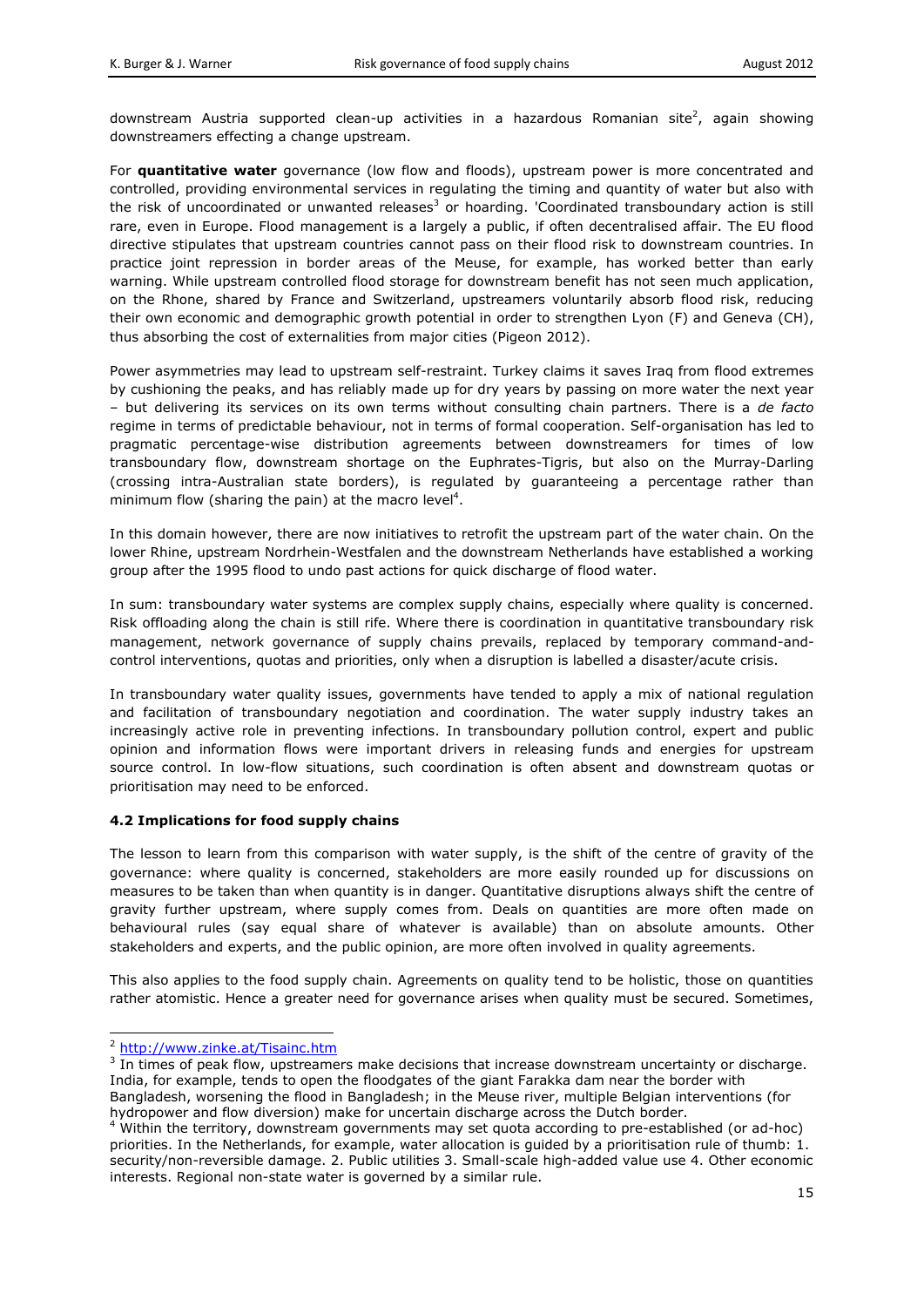firms in the supply chains are quite capable of arranging this themselves (as the retailers do via GlobalGAP). Private participants then act as chain leaders. The same may hold in the downstream direction for a firm that demands from its retailers utmost care in handling and selling its own high-end niche product. In many cases, the stakes of the consumers are best represented by the government, which then acts as chain leader, and which can also lawfully regulate whatever is decided by the partners. This involvement also implies a role in case of shocks: the government, which also monitors, can credibly punish firms for not adhering to standards, and impose measures to be taken to prevent harm to the consumer. Where the government is not involved, as in quality systems that are privately agreed upon, the ultimate punishment is to be ousted from the supply chain, but this may not form a credible threat to firms crucial to the provision of the product.

But the government also has a role in coordinating contingency plans and responding to these plans. As we have seen in the previous sections, companies may draw up plans, but cannot incorporate aggregate effects of these plans. The market is much more likely to fail in times of calamities. And concentration of firms in the food supply chains has increased. These three conditions justify government actions to consider a role that is consistent with the contingency plans of the firms in the supply chain.

In the previous sections we have divided risks into qualitative and quantitative risks, and the former into risks to quality aspects that relate to technical characteristics, and consumer-oriented attributes indicated by *research, experience* and *credence*. We discussed that managing these risks is relatively simple for the visible, easy-to-determine attributes. The management of quality aspects related to experience and credence requires laboratories, protocols, auditing and reputation, all of which have strong economies of scale and therefore can be more favourably managed by larger firms. Quantitative risks require Business Continuity Management strategies to prepare for disruptions caused by factors external to the chain, such as strikes, power shortages, but also congestion at nodes in the supply network. Where behavioural responses are relevant, knowledge is missing on what these will be in times of trouble, and, given this uncertainty, plans involving a wider group of stakeholders will be in order. Otherwise, all these privately managed plans suffer from adding-up problems in that their simultaneous implementation may not be feasible. This calls for governance of these plans. Where the food-supply chain community is not ready to coordinate (or even discuss) all these plans, governments have a role to play. Here, governments play their customary role of stepping in to solve a coordination problem. In some cases, firms have become so large and crucial to the supply chain, that their business continuity plan also determines the continuity of the whole chain. This too, is a reason for collective demand to be party to such plans, and the government would be in a good position to represent the collective or at least to facilitate such collective action of the stakeholders of the chain.

Where international chains are concerned, governments find themselves in a position that firms have in a national chain: how to deal with upstream suppliers and downstream customers. For appropriate risk management, governmental involvement is often unavoidable or at least desirable, but in international cases, this requires intergovernmental arrangements, that must be aligned with private sector agreements within the chain. Appropriate frameworks for these arrangements are partly provided by mechanisms of the World Trade Organisation, and – less powerfully – by forums of the UN and commodity organisations (cf. Burger *et al*. 2010).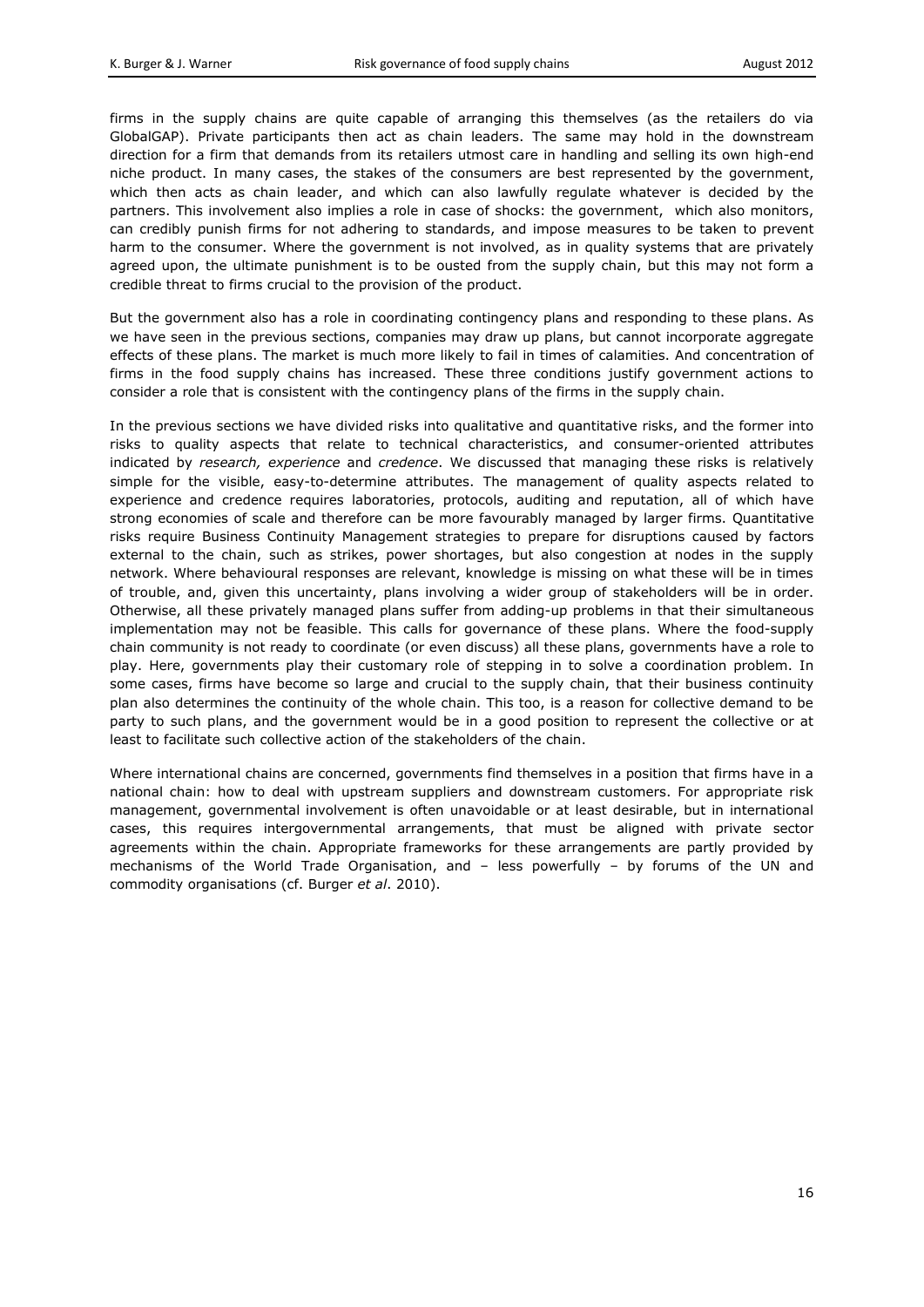#### **5. Conclusions**

Governance of the food supply chains is an important factor to mitigate risks. Firms have many reasons to engage in risk management and also to engage in supply chain coordinating mechanisms. But these two types of management actions are not normally combined: while the supply chain coordination deals with everyday actions, including small disturbances, risk management should (also) target major disturbances and plans to secure continuity in case of major disruptions caused by outside factors. While the immediate partners in the supply chain are necessarily involved in such plans, a holistic approach to risk management in the chain appears typically not undertaken. Nor are, to our knowledge, adding-up problems of such plans worked out.

This creates space and need for governmental involvement. There are several aspects to this involvement. One is the exchange of information by the chain partners. In all risk management guidelines, the involvement of 'nearest neighbours' in the supply chain is advised. Those further down the line or upstream are more difficult to involve. Also, it is difficult to let the neighbours into the companies own plans on what to do in case of reputation damage of other more private risks, e.g. financial, or into plans to circumvent the neighbours if so needed. Hence, information about the plans is at least partly privately held. This carries the danger that –even if these plans are fine– they may not work well because they interfere with the plans of other companies. Here lies a role for the government, not just nationally, but also in international arrangements.

This role would be the traditional role of solving a coordination problem, but should also be extended so as to bring risk management plans of the whole supply chain in one hand. The complexity of the supply chain makes this both a necessity (for efficient risk management) and a challenge.

As we have seen above, the risks that come from adding-up of individual responses is what justifies coordination, typically by the government. Especially in times of disruptions, when information is hard to come by, communication of factual information is important, not only to help form a reasoned opinion about the disruption but also to put individual firms' actions in a proper perspective. All too often these actions are seen as displaying hidden information which triggers copying. This can be prevented by information on facts *and* on the firms' actions.

We made a distinction between chain leaders that can be formed by private participants, typically the major firms in the chain, and a role of the government as *de facto* chain leader. We argued that such a role would be desirable in case consumer interests need a champion, such as when their health is at stake. It may also be desirable if the food supply chain cannot organize itself, for lack of appropriate leadership or agreement about it. It can even be desirable if the leadership is there, but the leading firm has too much power, or has become too unavoidable in the chain. A responsible government therefore should be alert always. Yet, the types of involvement will differ: consumer health interests can be represented by demanding minimum standards and leaving the implementation to the chain; malfunctioning chains can be helped towards better coordination even without actually taking chainleadership; crucial firms can and should be inspected regularly, but it requires no governmental role in the chain.

While a strong dynamic performance of the food supply chain demands restraint on the side of the government, lest innovation would be hampered, the aggregate effects of the firms' actions, internal and external to the chain require governmental oversight. To play this role well and keep pace with globalization, intergovernmental arrangements on risk management and oversight are wanted.

#### *Acknowledgment*

We are grateful to Krijn Poppe of LEI, Wageningen University and Research Centre for his helpful comments on an earlier draft.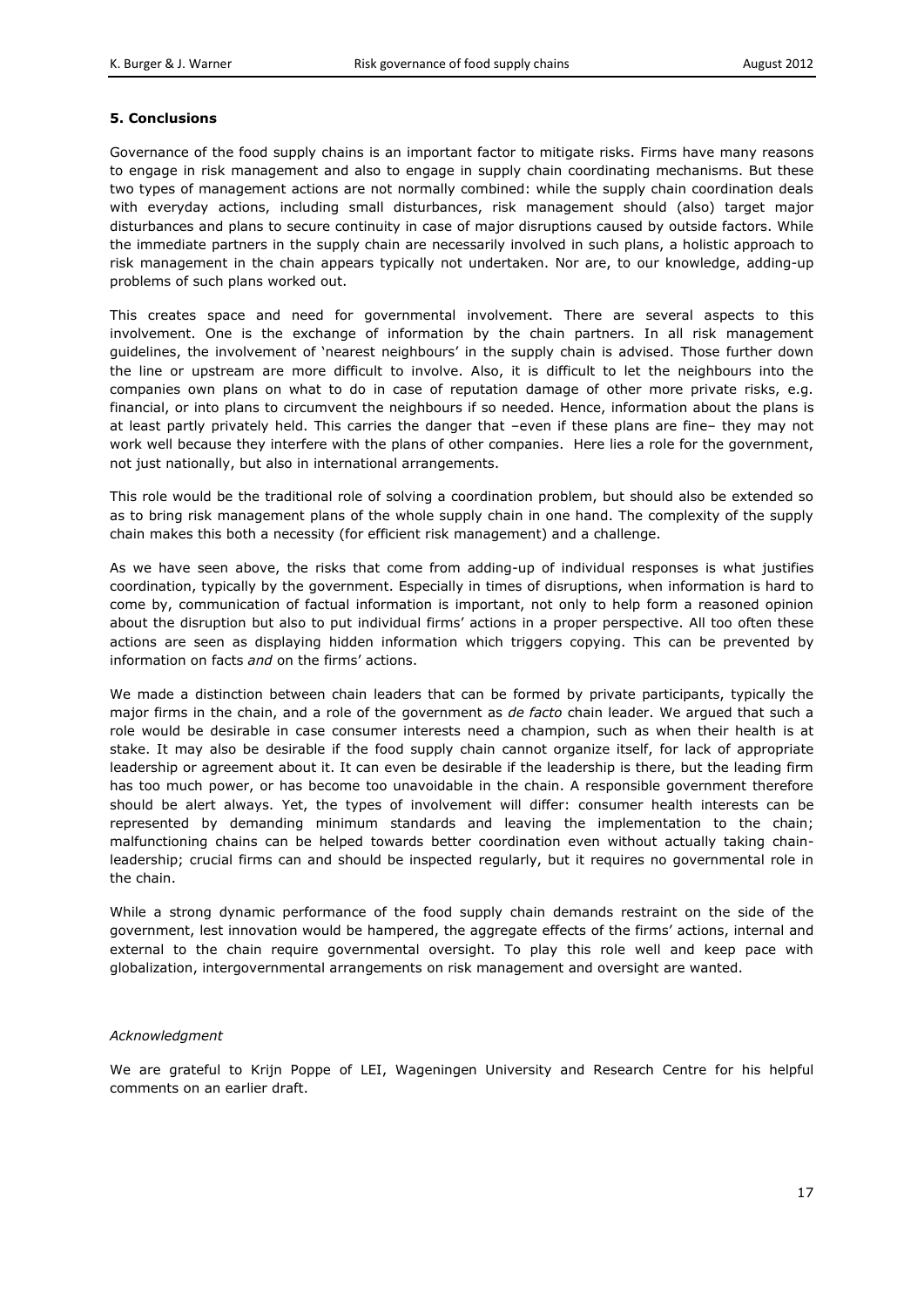#### **References**

- ABAG, 2010. Water System and Disasters Background Information Compiled for the 2009-2010 Update of the ABAG-Led Multi-Jurisdictional Local Hazard Mitigation Plan for the San Francisco Bay Area; <http://quake.abag.ca.gov/wp-content/uploads/2010/10/Water-and-Disasters.pdf>
- Bakshi, N. and P. Kleindorfer (2009) Co-opetition and Investment for Supply Chain Resilience *Production and Operations Management* 18 (6): 583-603.
- Beck, U. (1992) *Risk Society: towards a new modernity*. London: Sage.
- Bindraban, P.S., C.P.J. Burger, P.M.F. Quist-Wessels and C.R. Werger (2009) Resilience of the European Food System to calamities. Report for the Steering Committee Technology Assessment of the Ministry for Agriculture, Nature and Food Quality, Plant Research International, Report 21, Wageningen UR.
- Burger, K. (2009) Food calamities and governance an inventory of approaches. DEC, Wageningen University and Ducth Platform for Agriculture, Innovation & Society.
- Burger, K., J. Warner and E. Derix (2010) Governance of the world food system and crisis prevention. Wageningen University and Dutch Platform for Agriculture, Innovation and Society.
- Buzan, B., O. Waever and J. de Wilde (1998). Security. A New Framework for Analysis. London: Lynne Reaner Publishers
- Cleeland, Belinda (2009) The Bovine Spongiform Encephalopathy (BSE) Epidemic in the United Kingdom. IRGC, Geneva.
- Craighead, C, J. Blackhurst, M.J. Rungtusanatham and RB. Handfield (2007), The Severity of Supply Chain Disruptions: Design Characteristics and Mitigation Capabilities." *Decision Sciences* 38(1): 131-156.
- Dani, S. & A. Deep (2010): Fragile food supply chains: reacting to risks, *International Journal of Logistics Research and Applications: A Leading Journal of Supply Chain Management*, 13:5, 395-410
- De Man, A.-P. and N. Rooijakkers. Alliance Governance, Balancing control and trust in dealing with risk. *Long Range Planning* 42 (2009) 75-95 [http://www.entrepreneurship.ethz.ch/education/lectures/Alliance\\_Advantage/Trust\\_Risk\\_de\\_Ma](http://www.entrepreneurship.ethz.ch/education/lectures/Alliance_Advantage/Trust_Risk_de_Man_2009.pdf) [n\\_2009.pdf](http://www.entrepreneurship.ethz.ch/education/lectures/Alliance_Advantage/Trust_Risk_de_Man_2009.pdf)
- De Marchi, B., S. Funtowicz and J. Ravetz (1997) Seveso: A paradoxical classic disaster. In J. K. Mitchell (Ed.), Long road to recovery**:** Community responses to industrial disaster. New York: United Nations University Press United Nations University. pp. 86-120.
- Dieperink, C. (2011) International water negotiations under asymmetry, Lessons from the Rhine chlorides dispute settlement (1931–2004). *International Environmental Agreements*. [http://igitur-archive.library.uu.nl/milieu/2011-0517-200604/Dieperink.pdf.](http://igitur-archive.library.uu.nl/milieu/2011-0517-200604/Dieperink.pdf)
- Dinar, S. (2006). Assessing side-payments and cost-sharing patterns in international water agreements: The geographic and economic connection. Political Geography, 4, 412–437.
- Dombrowsky, I. (2008) Institutional design and regime effectiveness in transboundary river management – the Elbe water quality regime. *Hydrol. Earth Syst. Sci.*, 12, 223–238. [http://www.hydrol](http://www.hydrol-earth-syst-sci.net/12/223/2008/hess-12-223-2008.pdf)[earth-syst-sci.net/12/223/2008/hess-12-223-2008.pdf](http://www.hydrol-earth-syst-sci.net/12/223/2008/hess-12-223-2008.pdf)
- Donaldson Soberanis, I.E. (2010) An extended Bayesian network approach for analyzing supply chain disruptions, PhD Dissertation, University of Iowa <http://ir.uiowa.edu/cgi/viewcontent.cgi?article=1674&context=etd>
- Evaluatiecommissie Q koorts (2010) Van verwerping tot verheffing. Q-koorts beleid in Nederland 2005- 2010. Ministerie van Economische Zaken, Landbouw en Innovatie, Den Haag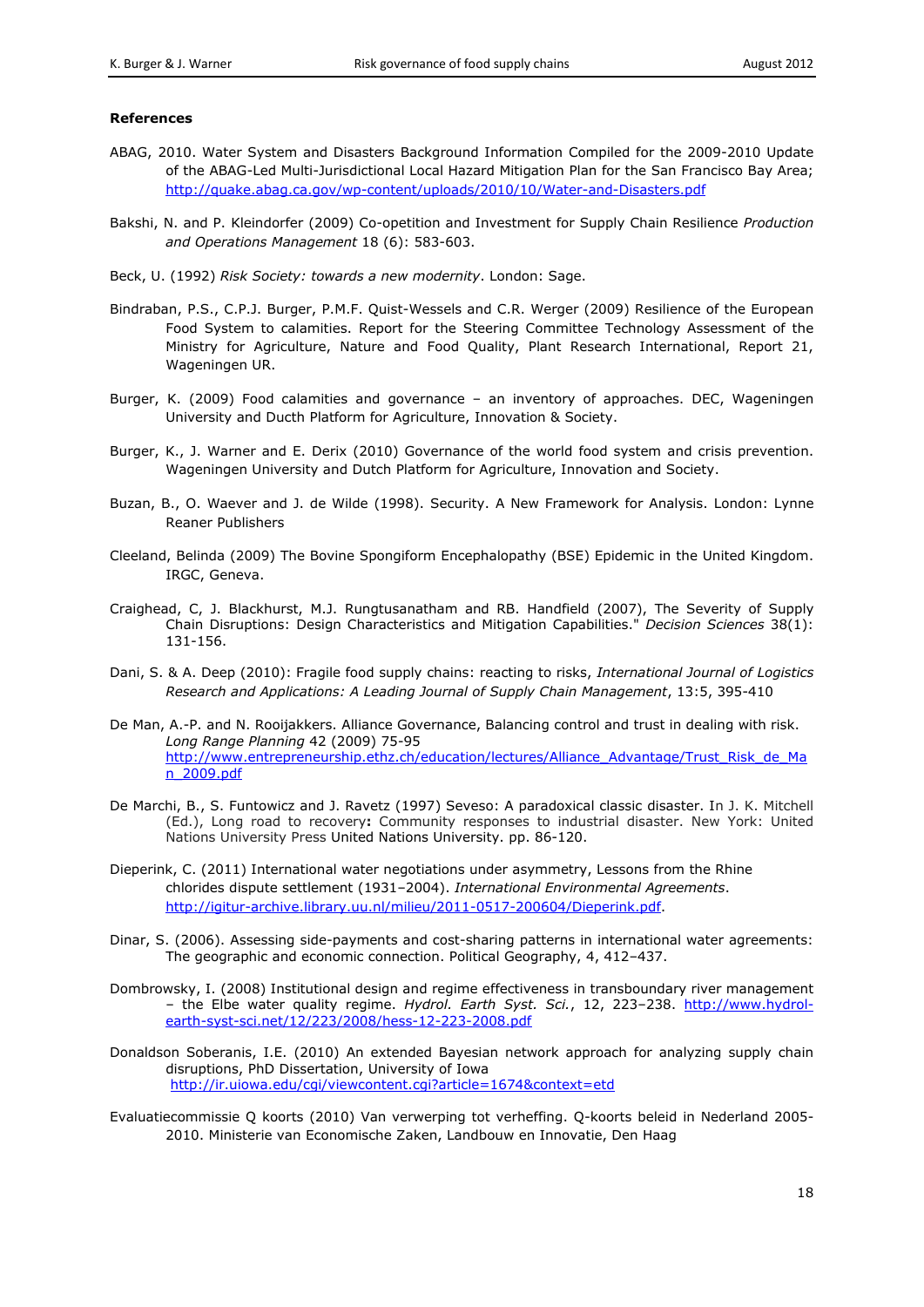- Fidler, David P. (2011) International Law and the *E. coli* Outbreaks in Europe. *Insights,* Vol 15(14), June 6, 2011. American Society of International Law
- Grendelman, R. and Huibers, F. (2010) Governing Peri-Urban Wastewater Used by Farmers. Implications for Design and Management. In Bas van Vliet (ed.). *Social Perspectives on the Sanitation Challenge*. Springer Science Business Media. Ch 12, 189-.
- Gereffi, Gary and Miguel Korzeniewicz (eds.) (1994), Commodity Chains and Global Capitalism, Westport, CT, Praeger
- Grievink, J.-W. (2003). The Changing Face of the Global Food Supply Chain. Paper to OECD Conference 6-7 February 2003, The Hague. In Changing Dimensions of the Food Economy. OECD, The Hague, The Netherlands.
- Hall, J. (2000) Environmental supply chain dynamics. *Journal of Cleaner Production* 8: pp. 455-471.
- Hendricks, K.B. and V.R. Singhal (2005) Association between Supply Chain Glitches and Operating Performance. *Management Science*, Vol. 51, No. 5 (May, 2005), pp. 695-711
- Huibers, F. P. and J.B. van Lier (2005), Use of wastewater in agriculture: the water chain approach. *Irrigation and Drainage*, 54: S3–S9.
- IRGC (International Risk Governance Council) (2008) An introduction to the IRGC Risk Governance Framework. Geneva.
- IRGC (2010a) Emerging food safety risks: Melamine-tainted milk in China, October 2010, Geneva
- IRGC (2010b) The Emergence of Risks: Contributing factors. Geneva. http://www.irgc.org/IMG/pdf/irgc\_ER\_final\_07jan\_web.pdf
- Jaffee, S., P. Siegel and C. Andrews (2008) Rapid Agricultural Supply Chain Risk Assessment Conceptual Framework and Guidelines for Application. Commodity Risk Management Group, ARD, World Bank, June 13, 2008
- Jansen, D.M., C.P.J. Burger, P.M.F. Quist-Wessel and B. Rutgers (2010) Responses of the EU feed and livestock system to shocks in trade and production. Plant Research International, Wageningen UR and Platform Agriculture, Innovation and Society.
- Kleindorfer, P.R. and G.H. Saad (2005) Managing Disruption Risks in Supply Chains. *Production and Operations Management,* 14 (1): 53-68.
- Lederman, R.S. Kurnia and J. Lederman (2009). Designing Supply Chain Systems to Cope with Catastrophes. PACIS conference paper. Association for Information Systems. [http://www.pacis](http://www.pacis-net.org/file/2009/%5b50%5dDesigning%20Supply%20Chain%20Systems%20to%20Cope%20with%20Catastrophes.pdf)[net.org/file/2009/\[50\]Designing%20Supply%20Chain%20Systems%20to%20Cope%20with%20](http://www.pacis-net.org/file/2009/%5b50%5dDesigning%20Supply%20Chain%20Systems%20to%20Cope%20with%20Catastrophes.pdf) [Catastrophes.pdf](http://www.pacis-net.org/file/2009/%5b50%5dDesigning%20Supply%20Chain%20Systems%20to%20Cope%20with%20Catastrophes.pdf)
- Lloyd's (2010) *Globalisation and risks for business. Implications of an increasingly interconnected world*. Lloyd's  $360^{\circ}$  Risk Insight.
- Manuj, I. and J.T. Menzer (2008) Global Supply Chain Risk Management *Journal of Business Logistics*, Vol. 29(1), pp. 133-155
- Meuwissen, M.P.M., K. Burger and A.G.J.M Oude Lansink (2010) Resilience of food companies to calamities – perceptions in the Netherlands. Wageningen University and Platform Agriculture, Innovation and Society.
- OECD (2010) Risk and regulatory policy. Improving the governance of risk. Paris
- Olsson, A. and C. Skjöldebrand (2008) Risk Management and Quality Assurance Through the Food Supply Chain – Case Studies in the Swedish Food Industry. *The Open Food Science Journal*, 2008(2): 49-56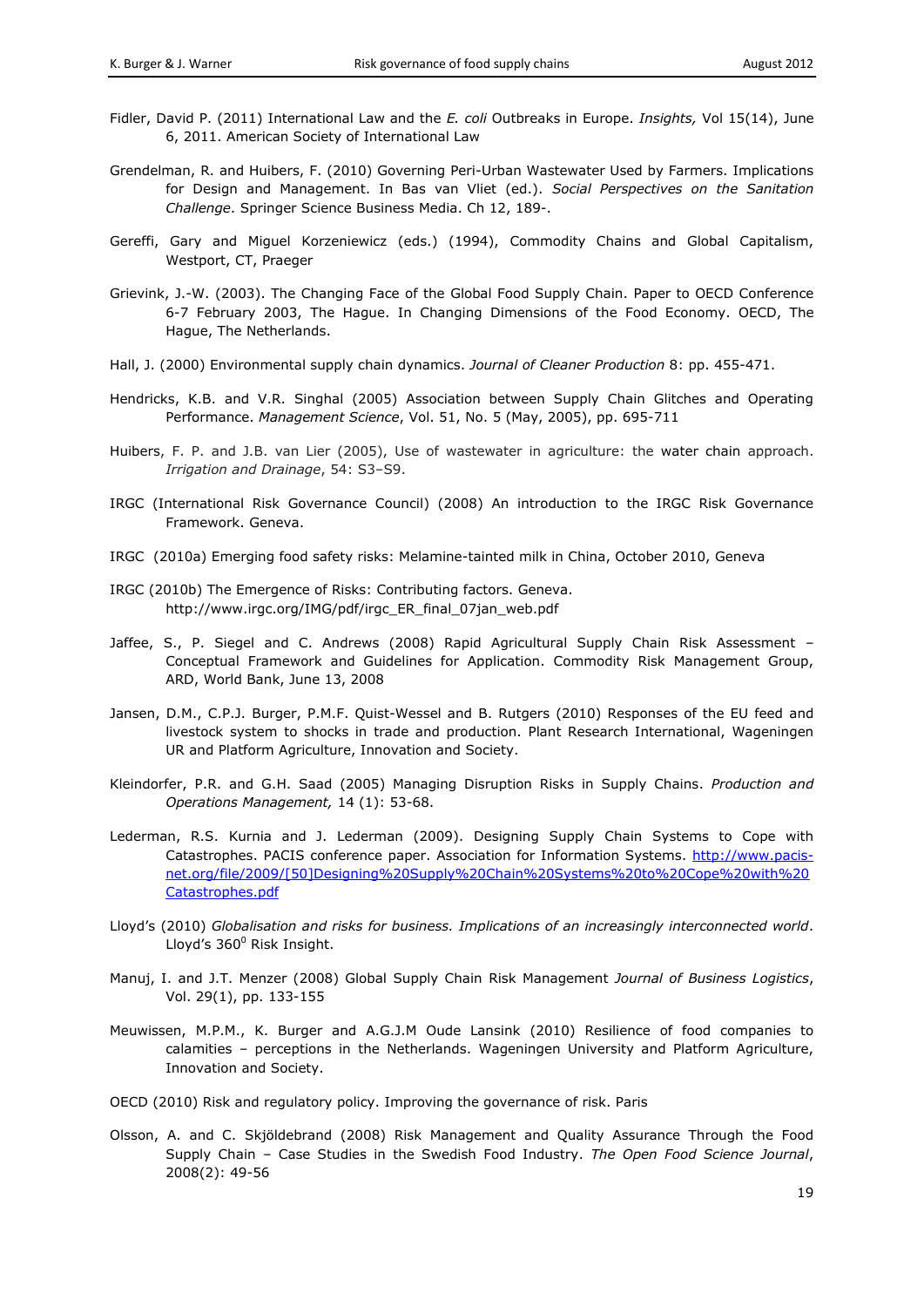- Peck, H. (2006a): Reconciling supply chain vulnerability, risk and supply chain management, *International Journal of Logistics Research and Applications: A Leading Journal of Supply Chain Management*, 9(2): 127-142.
- Peck, H. (2006b) Resilience in the Food Chain: A Study of Business Continuity Management in the Food and Drink Industry. Report to the UK Department for Environment, Food and Rural Affairs, London.
- Perrow, C. (1984) Normal Accidents: Living with high-risk technologies. Princeton University Press (1999), first published by Basic Books.
- Pigeon, P. (2012) Flood-risk and watershed management conflicts in France: upper catchment management of the river Rhône. In: J. Warner, A. Van Buuren & J. Edelenbos (Eds.). Making Space for the River. IWA Press. Ch. 13.
- Ponte, S. and Peter Gibbon (2005): Quality standards, conventions and the governance of global value chains, *Economy and Society*, 34:1, 1-31

Productschap Tuinbouw (2011) <http://www.tuinbouw.nl/files/page/Marktbeeld%20Saladegroenten%20in%20Duitsland.pdf>

- Rabbinge, R. and A. Linnemann (Eds.) (2009) European Food Systems in a Changing World. European Science Foundation.
- Renn, O. (2008). Risk Governance. Coping with uncertainty in a complex world. Earthscan.
- Reason, J. (1990). *Human Error*. Cambridge University Press.
- Ruben, R., M. van Boekel, A. van Tilburg and J. Trienekens (Eds.) (2007) *Tropical food chains – Governance regimes for quality management*. Wageningen Academic Publishers
- Svensson, G. (2000),"A conceptual framework for the analysis of vulnerability in supply chains", *International Journal of Physical Distribution & Logistics Management*, Vol. 30 Iss: 9 pp. 731 - 750
- Székely, C. and P. Pálinkás (2009) Agricultural Risk Management in the European Union and in the USA. *Studies in Agricultural Economics* 109: 55-72.
- Wagner, S.M. and C. Bode (2008) An empirical examination of supply chain performance along several dimensions of risk. *Journal of Business Logistics*, 29(1): 307-325.
- Wright, B. and C. Cafiero (2010) , Grain reserves and food security in MENA countries, Technical Report, World Bank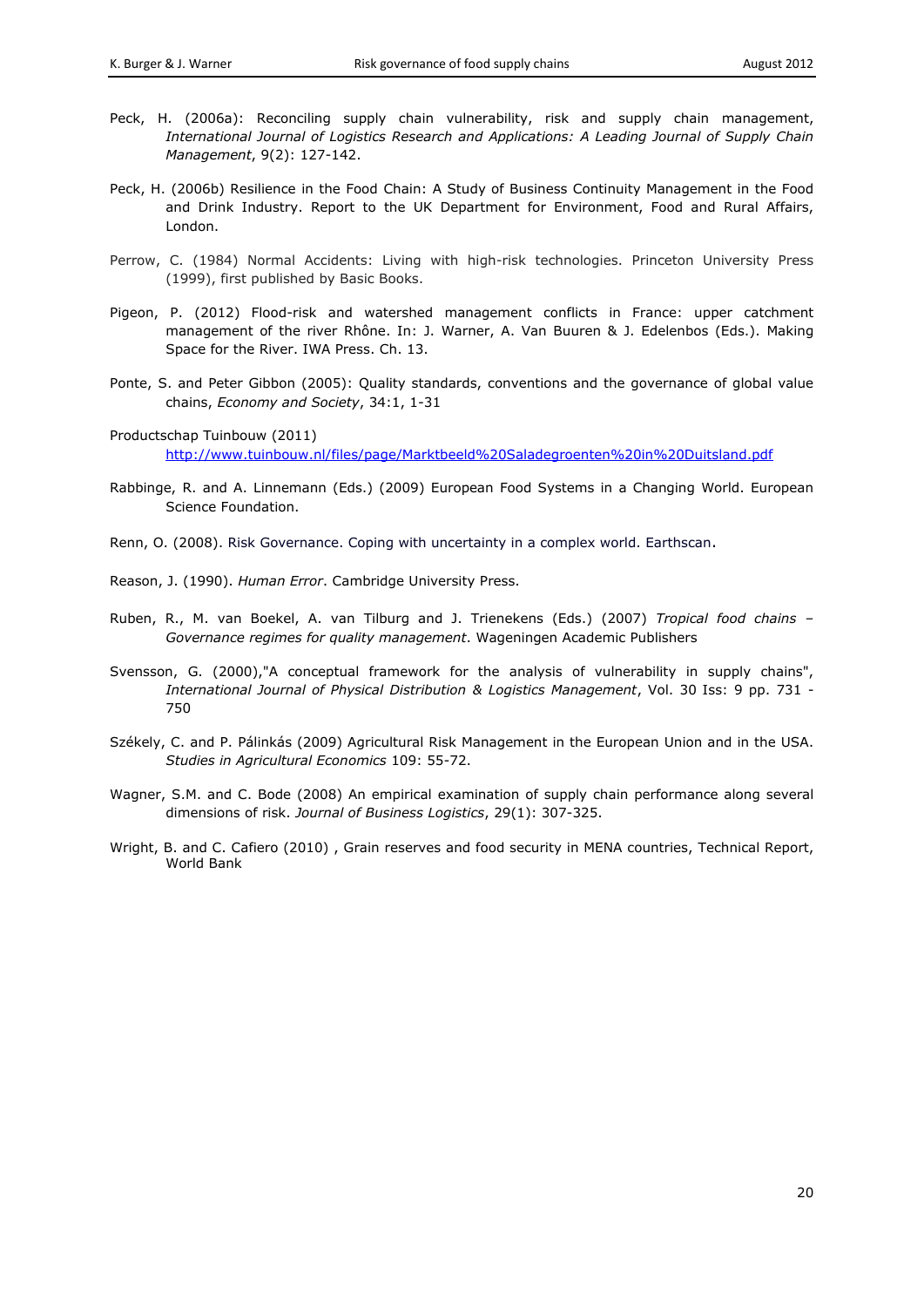# **Appendix 1**

Transboundary supply chains can be seen as complex adaptive systems without a central governing body. Perrow (1984) reminds us that complex, closely-coupled systems are vulnerable to malfunction we should prepare for failure. Renn (2008) highlights the systemic risk inherent to complex, interconnected systems.

The 'normality' of incidents should cause risk managers to prepare for failure and see the supply chain as a tightly coupled, complex system. In supply chains, one event may have different degrees of severity in different parts of the supply chain, so that the effect is not linear and hard to quantify - it may propagate faster in some locations through the network faster than others (Donaldson 2010). Craighead (2007 q in Lederman *et al*. 2009) finds that the more complex, the more severe the disruption in that portion, and also the denser a portion of the supply chain, the bigger the interruption - from deviations, disruptions and temporary shutdowns (Gaonkar & Viswanadham 2004) with increasing ripple effects.

Food chains have a degree of 'slack' on both the 'upstream' and 'downstream' ends. Buffers to cushion the effects of small incidents, but when shocks are sudden and severe, these may prove insufficient – with major consequences.

Nodal governance of complex systems concentrates on the nodes (bottlenecks) and ties (relationships) within the chain. Network governance, related to nodal governance, largely is about balancing control and trust (De Man and Rooijakkers, 2009).

Complex, coupled systems present reflexive risks: by fighting risks in one place, we increase risks elsewhere (after Beck 1992). In flood management, for comparison, building dikes displaces risk over time and space: to those outside the dikes, and by turning high incidence, low consequence risks into low incidence/high consequence risks.

Finally, 'securitisation' (Buzan *et al*., 1998) is the elevation of an issue as a security issue, legitimising extraordinary measures to ensure survival. It has a 'logic of war' that leads to the simplification of command and accountability structures normally unavailable in liberal democracies, replacing modes of nodal/network governance by top-down modes.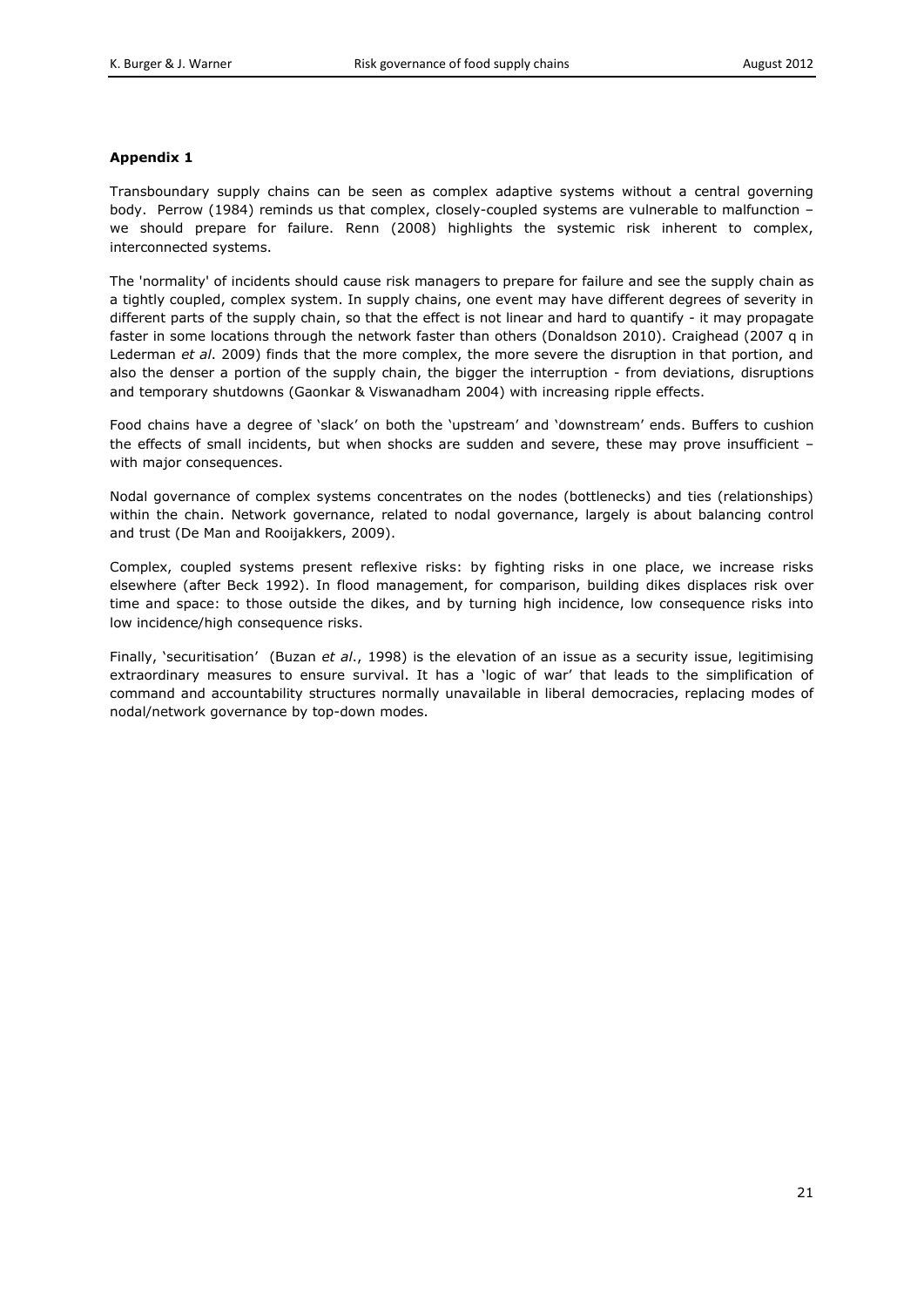# **Appendix 2. A summary view of the risks in the food supply chain.**

# *What is the risk and how did it develop?*

The risk is

- companies draw up plans to deal with the risks they envisage, but these plans are not consistent with those of other companies in that they
	- call upon resources that other companies also use
	- do not account for market failures invoking government interventions or these very interventions
	- do not account for changes in behaviour of firms, involving change in leadership roles
- contingency plans for supply disruptions designed by the companies are incomplete
- government has no quantitative risk management plans that are
	- consistent with the company plans
	- incorporating firms' behaviours
	- communicated to the firms

It develops as companies are encouraged to make these contingency plans, and as companies become gradually more critical in various stages of the food supply chains. However, companies cannot do this on an individual basis. There is little incentive to discuss the plans with chain partners or the government as the plans typically contain crucial strategic information that are internal to each company.

*What are the relevant 'contributing factors' that can explain the risk's emergence, amplification or attenuation?* (see in annex II the report 'The Emergence of Risks: Contributing Factors': http://www.irgc.org/IMG/pdf/irgc\_ER\_final\_07jan\_web.pdf)

Of the generic contributing factors that lead to 'fertile ground' for risks emerging, there are some that stand out for the case of food supply chains. These are

- Loss of safety margins: it is widely acknowledged that firms carry little stock, have little spare capacity and generally work on small margins, but for large volumes. Technical and logistic sophistication has reduced risks, but the sensitivity to larger, covariant risks has increased
- Positive feedback: with food being a necessity, people (and firms; and governments) quickly respond to calamities by hoarding or other measures that aggravate the problem for others
- Information asymmetries: under this heading we rank the inconsistency between company contingency plans, and those of (the more distant) chain partners, as well as the incongruence between government plans and the set of company plans. In particular, the change in leadership that is likely to occur when calamities strike: while chain leadership normally rests rather close to the consumer end, and involves the government for quality issues, a drastic supply disruption shifts *de facto* leadership upstream to positions uncommon for industry and government.

| #              | factor                         | effect    | Explication                                              |
|----------------|--------------------------------|-----------|----------------------------------------------------------|
| 1              | Scientific unknowns            | $\ddot{}$ |                                                          |
| 2              | Loss of safety margins         | $^+$      | Small margins, large and crucial companies               |
| 3              | Positive feedback              | $++$      | Price spikes, hoarding                                   |
| $\overline{4}$ | Varying susceptibility to risk |           |                                                          |
| 5              | Conflicts about interests      | $^{+}$    | Strategic interests of firms works against openness      |
| 6              | Social dynamics                | $\pm$     | Globalization, generic ingredients, but single suppliers |
| $\overline{7}$ | Technological advances         |           |                                                          |
| 8              | Temporal complications         | $^{+}$    | Often detection at consumer end only                     |
| 9              | Communication                  |           | Existing network for quality control                     |
| 10             | Information asymmetries        | $++$      | Between chain partners, private sector and government    |
| 11             | Perverse incentives            | $\,{}^+$  | External effects neglected (e.g. use of antibiotics)     |
| 12             | Malicious motives and acts     | $^{+}$    |                                                          |

The other factors contribute in a less outspoken manner. Their influences are summarized in the table below:

Other factors are the size and criticality of some firms and nodes in the supply chains, that pose risks to the chain as a whole. A further factor, typical for the food supply chains, is the perishability of most food, requiring short delivery times or freezing capacity (and uninterrupted energy for it).